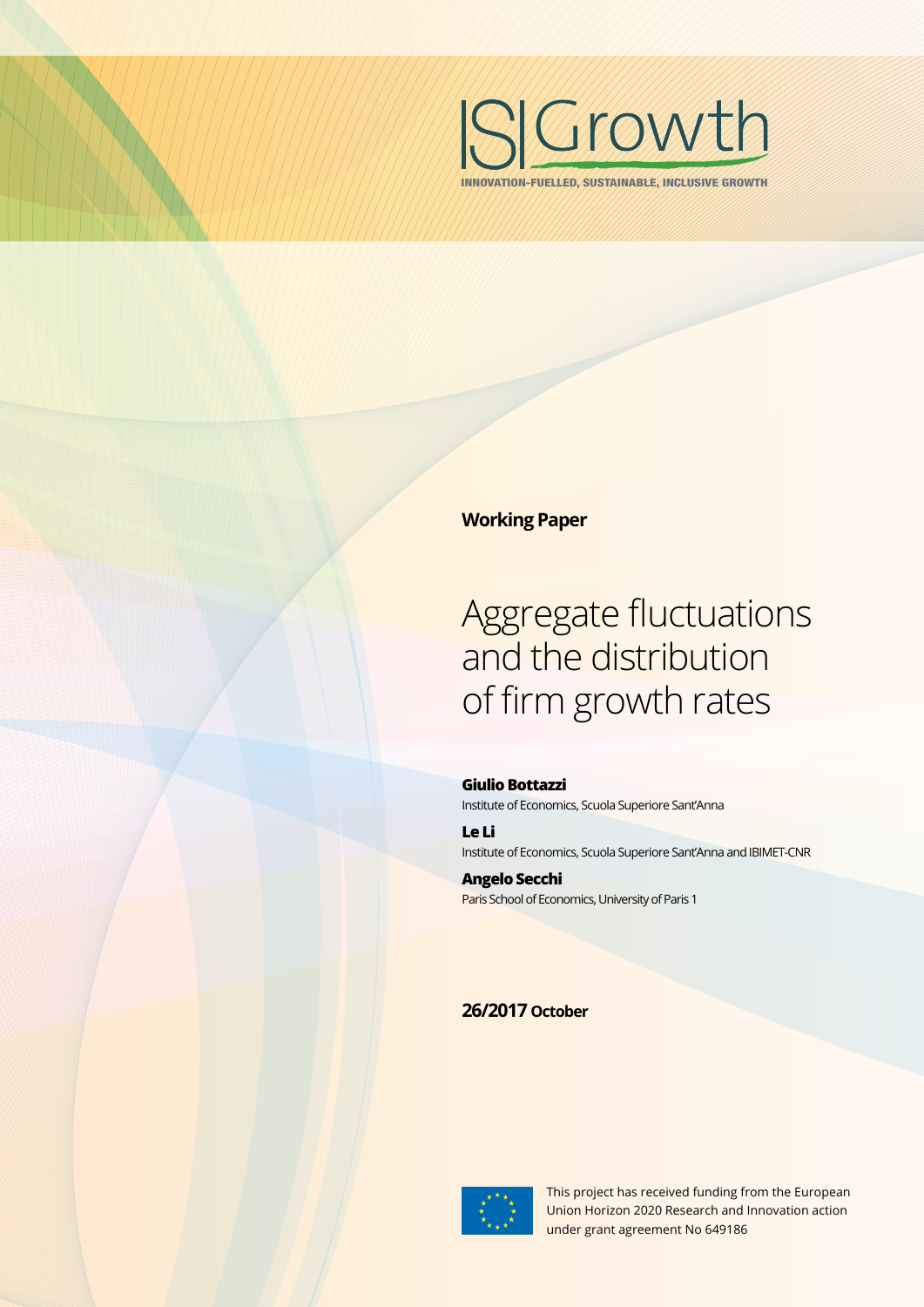**INSTITUTE** OF ECONOMICS



Scuola Superiore<br>Sant'Anna

LEM | Laboratory of Economics and Management

**Institute of Economics** Scuola Superiore Sant'Anna

Piazza Martiri della Libertà, 33 - 56127 Pisa, Italy ph. +39 050 88.33.43 institute.economics@sssup.it

# LEM WORKING PAPER SERIES



Giulio Bottazzi ° Le Li §° Angelo Secchi ¶

° Institute of Economics, Scuola Superiore Sant'Anna, Pisa, Italy § IBIMET-CNR, Florence, Italy ¶ Paris School of Economics, University of Paris 1, France

 **2017/24 September 2017 ISSN(ONLINE) 2284-0400**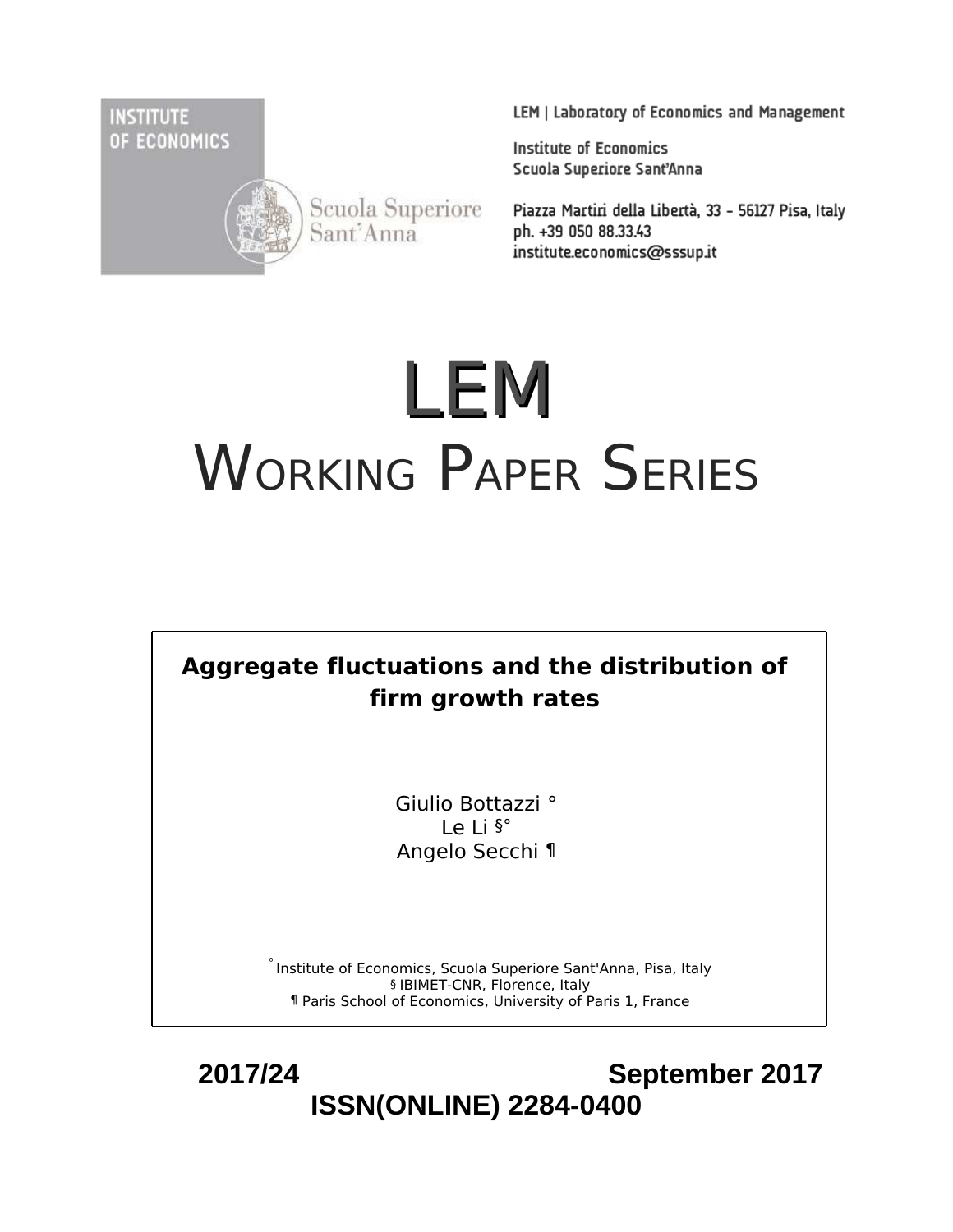# Aggregate fluctuations and the distribution of firm growth rates<sup>∗</sup>

Giulio Bottazzi† , Le Li†‡, and Angelo Secchi◦

†Scuola Superiore Sant'Anna °PSE, Universitè Paris 1 Panthèon-Sorbonne ‡ IBIMET - CNR

First Draft - October 19, 2015 Present Version - September 25, 2017

#### Abstract

We propose an aggregate growth index that explicitly accounts for non-normality in the micro-economic distribution of firm growth rates and for the presence of a negative scaling relation between their volatility and the size of the firm. Using Compustat data on US publicly traded company, we show that the new index tracks aggregate fluctuations better than the sample average, confirming that the statistical properties characterizing the micro-economic dynamics of firms are relevant for the dynamics of the aggregate. To better characterize the origins of aggregate fluctuations, we decompose the index in two parts, describing respectively the modal (typical) value of growth rates and the tilt (asymmetry) of their distribution. Regression analysis shows that models based on this decomposition, despite their simplicity, possess a remarkable explanatory and predictive power with respect to the aggregate growth.

*Keywords*: Firm growth rates asymmetry and volatility; Aggregate economic fluctuations and business cycles; Aggregation of non-normal variables.

*JEL Classification*: C13, D22, E3, L25

<sup>∗</sup>Angelo Secchi acknowledges financial support from the European Union Horizon 2020 research and innovation program under grant agreement No. 649186 (ISIGrowth).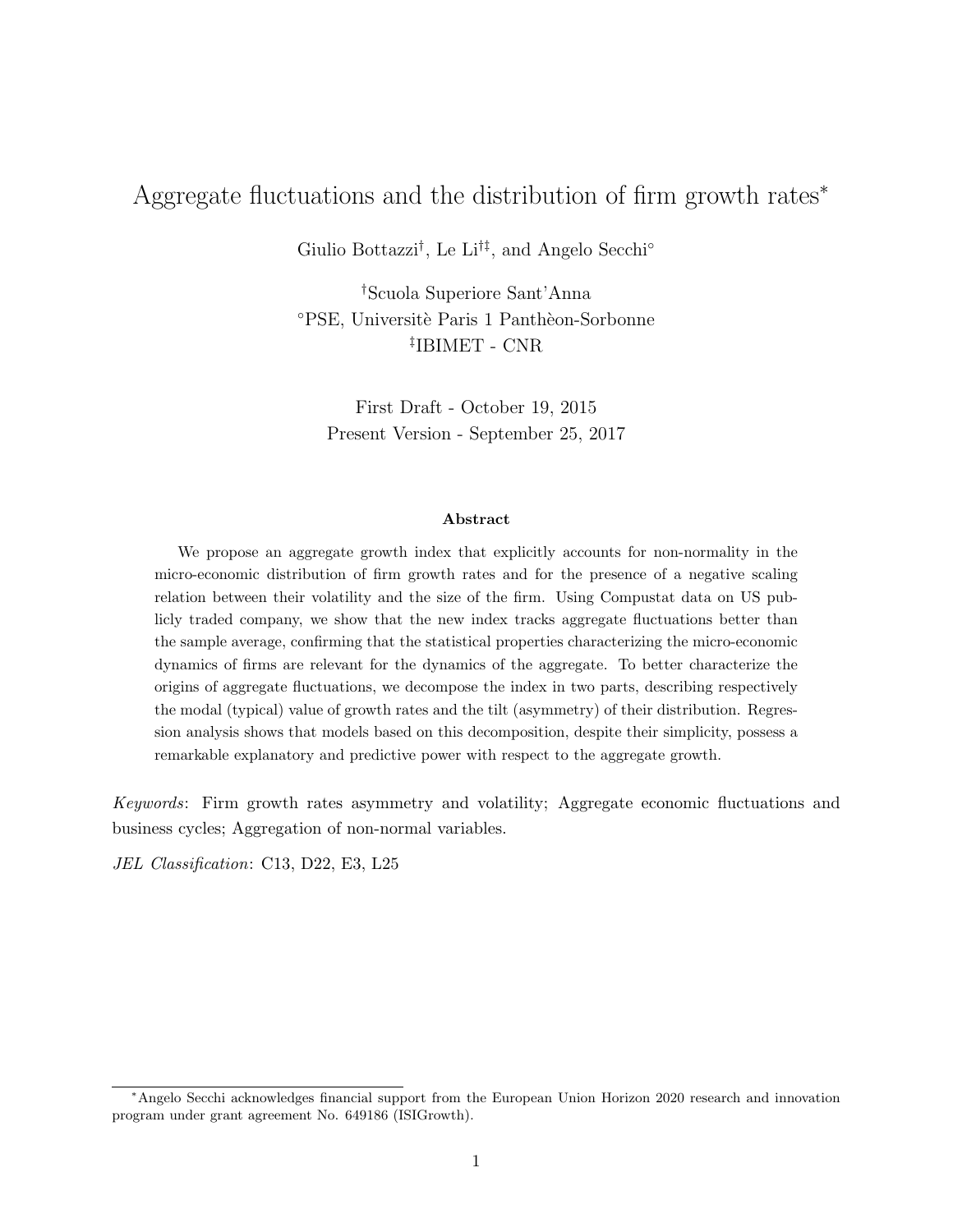# 1 Introduction

The distribution of output, employment, productivity, profitability and, in general, of all measures of firms performance is characterized by a high and persistent level of heterogeneity.<sup>1</sup> The same heterogeneity is present also in the distribution of the corresponding rates of change. In particular, the distribution of firms growth rate persistently displays tails fatter than those of a normal distribution (Stanley et al., 1996; Bottazzi and Secchi, 2003b, 2006a) and its dispersion is related with firms size (Hymer and Pashigian, 1962) through a negative scaling relation with an exponent approximately equal to −0.2 (Stanley et al., 1996; Amaral et al., 2001; Bottazzi and Secchi, 2006b; Criscuolo et al., 2016). These properties, which appear robust across countries and sectors, suggest that idiosyncratic shocks at firm level cannot be considered merely as disturbances or noise around a common trend but, rather, represent factors directly shaping the observed patterns of industrial evolution. Their widespread presence rises interesting questions about the link between micro behaviors and aggregate dynamics supporting the intuition put forward in Haltiwanger (1997) that changes in macro aggregates can be better understood by looking at the evolution of the cross sectional distribution of activity and of their rates of change. Inspired by these considerations, Higson et al. (2002) show that the variance and skewness of the growth rate distribution in terms of sales display a countercyclical behavior while kurtosis seems, on the contrary, procyclical. This link between micro properties and aggregate dynamics was confirmed to be quite robust in later studies finding the dispersion of the rates of change of productivity, employment, prices and business forecasts to be countercyclical while the dispersion of investments rates to be procyclical (see Bachmann and Bayer, 2014, and the references therein). However, with the only exception in Holly et al.  $(2013),<sup>2</sup>$  all these studies focus only on central moments of the micro-economic distributions and do not take explicitly into account neither the heteroskedastic nature of firm growth rates nor the fat tails of their distribution.

In this work we attempt to overcome this limitation and we show that exploiting the richer statistical structure of the firm growth rates distribution developed in the recent years in the field of industrial dynamics (Amaral et al., 2001; Bottazzi and Secchi, 2006b,a) improve our understanding of the economic dynamics observed in the aggregate. With this aim we develop a theoretical microfounded index, that we call  $H^2$ , able to synthetically account for both the non-normality and the scaling of volatility of the distribution of firms growth rate. Using Compustat data on publicly traded firms operating in US from 1960 to 2013, we show that the index  $H^2$ , while remaining simple to compute, tracks the observed aggregate growth better than the first central moment of the growth distribution, that is the sample average. With respect to the existing literature this

<sup>&</sup>lt;sup>1</sup>The effect of this heterogeneity on macroeconomic fluctuations has been the subject of several recent papers: Gabaix (2011) suggests that a significant part of aggregate fluctuations is explained by idiosyncratic shocks hitting few large firms, Carvalho and Gabaix (2013) investigate the possibility that the microeconomic structure explains the swings in macroeconomic volatility and explore the role of idiosyncratic shocks due to input-output linkages across the economy.

 $2$ Indeed, they characterize parametrically the firm growth rates distribution showing that both its shape and its scale co-move with the business cycle and contribute to the observed volatility of aggregate growth.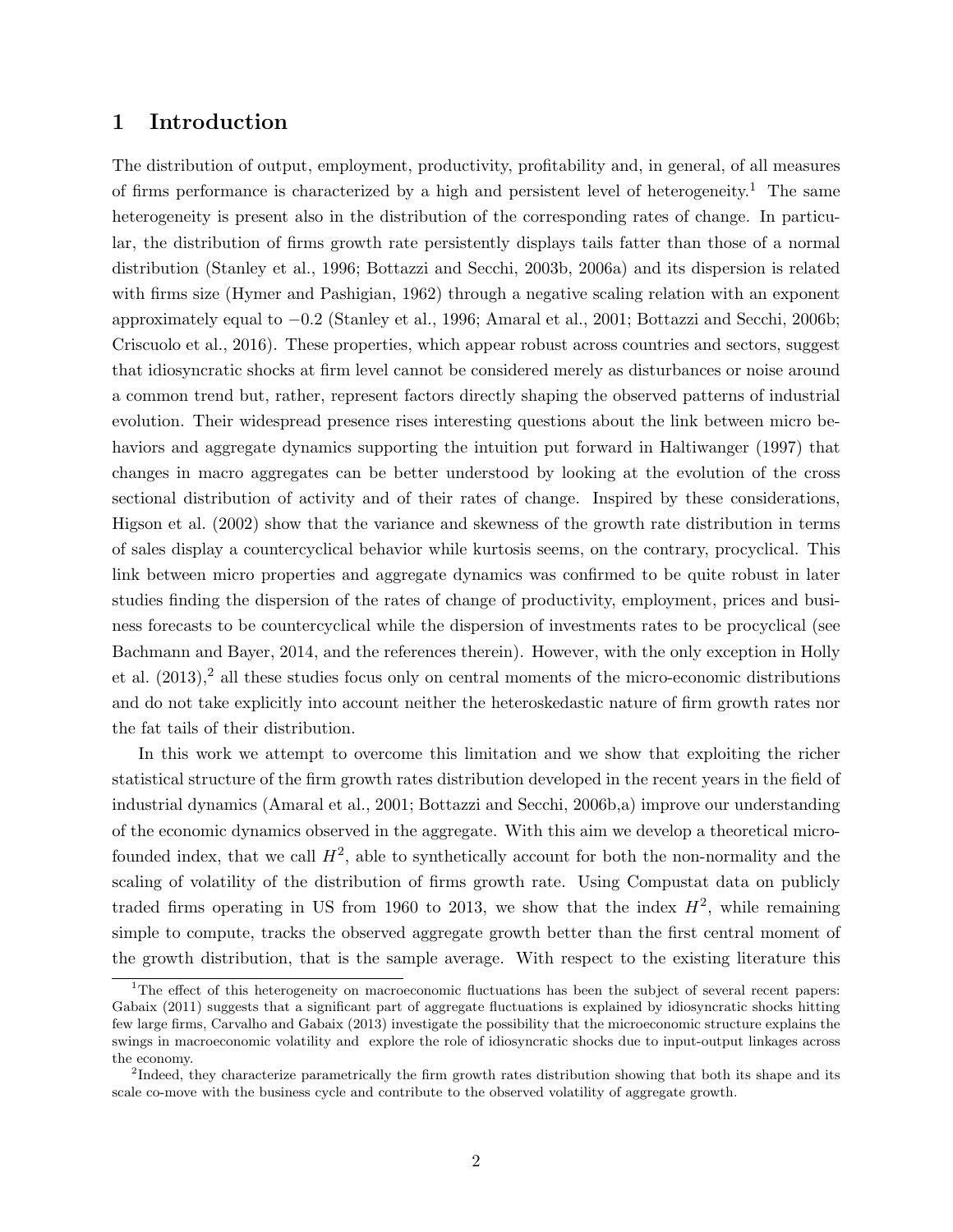first result highlights the importance of properly characterizing the rich micro-economic statistical structure of firms growth and the complex economic phenomena embedded in it in order to better understand the aggregate dynamics.

Not surprisingly the agreement between our micro-economic index  $H^2$  and aggregate growth is far from being perfect pointing at the existence of important economic phenomena not captured by the fat tails and the scaling of variance characterizing the growth rates distribution. In searching for a further improvement of the performance of our index  $H^2$  and consistently with our empiricallydriven approach, we revert to data and consider the following simple facts. In 1973, at the end of a three years robust expansion of the US economy, the average growth rate of the US public companies was around  $15\%$ .<sup>3</sup> In the same year the modal, or typical, growth rate was much milder, around 6%, but only 27% of all publicly traded firms were performing worse than that. Two years later, in 1975, at the end of the 73-75 recession, the average growth was -6.6%, a huge contraction, but the typical one was a more modest -1.4%. However, in that year, almost 60% of US publicly traded companies were performing worse than the modal value. A similar picture can be observed at the end of the Great Recession. These facts suggest that the large aggregate fluctuations often observed are not exclusively due to a simple common shift in the performances of individual firms, but they tend to be linked to the change of status of large groups of firms passing from being relative over-performers to be relative under-performers, and *vice versa*. These facts show that one often observes the existence of a wedge between the mean and the mode of the firm growth rate distribution, implying that the observed typical growth rate tends to be different from the average one. Despite its simplicity, this observation managed to escape to most of the previous investigations.

Inspired by these remarks and in line with our distributional approach, we decompose the microeconomic index  $H^2$  into two parts: one part representing the modal growth rate and a residual part, that we call "distributional tilt". The former captures, by definition, the most probable growth rate one can observe in an economy at a given point in time. In this sense, it represents the growth rate of the typical firm. The latter identifies the share of firms performing better or worse than the typical one and it represents a measure of the asymmetry of the distribution. Beyond its simplicity, this decomposition possesses three distinctive features. Firstly, it allows to separate, along the business cycle, the change in the typical company behavior from the effects of moving firms above and below the modal threshold. Secondly, being based on the mode, our statistics is robust to the presence of extreme growth rates, which are likely to emerge in presence of fat tails. This choice allows us to avoid any trimming of data and to keep the likely important information embedded in extreme values.<sup>4</sup> Thirdly, the distributional tilt captures a form of distributional asymmetry different from the one captured by the more widely adopted skewness (i.e. third central moment),

<sup>&</sup>lt;sup>3</sup>Here we focus on publicly traded firms since they are those covered by the data source we use in the present paper.

<sup>&</sup>lt;sup>4</sup>Trimming or winsoring the data is common in this literature (cfr among others Higson et al., 2002; Gabaix, 2011; Holly et al., 2013). Any procedure of trimming/winsoring extreme observations, in any case disputable, becomes highly problematic in presence of fat tails.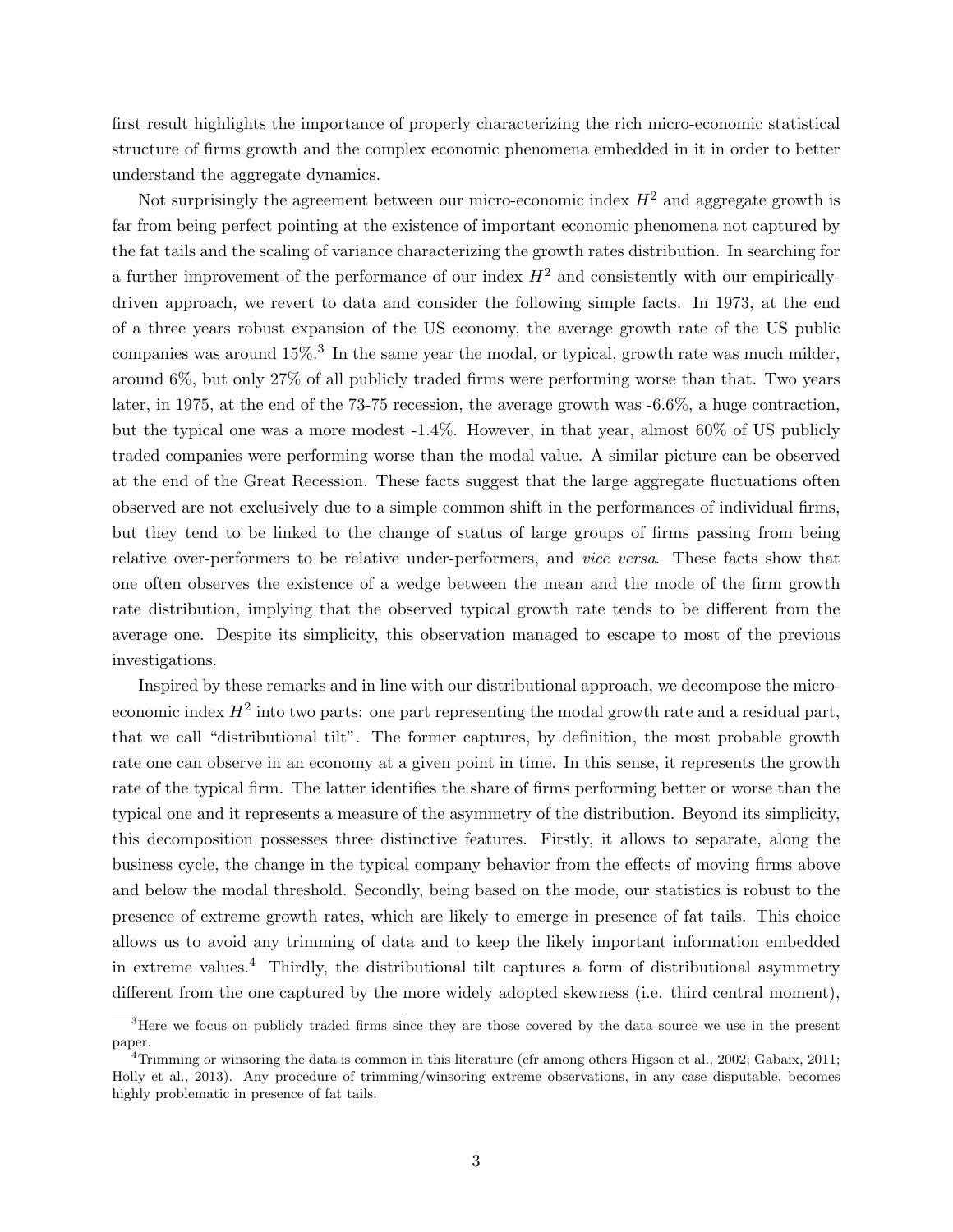with a likely different informational content.

We explore the validity of the mode-tilt decomposition of the index  $H^2$  with regression analysis. Using the Compustat database, we show that the mode of the firm growth rate distribution tracks the growth rate of the aggregate output more closely than the average firm growth rate. Both the mode and the distributional tilt display a rather strong procyclical nature, manifesting a quite satisfactory explanatory power of the aggregate growth. In particular, the latter possesses a predictive power significantly better than that of the average growth rate. Finally and more interestingly, we show that these explanatory and predictive powers remain significant if we replace the Compustat aggregate growth rate with more general measures of macroeconomic growth, such as the growth rate of the Real Gross Domestic Product. In summary, the single micro-index, by blending together the typical growth rate and the distributional tilt, confounds important but diverse aspects of the relation between micro heterogeneity and aggregate dynamics. Conversely, the proposed decomposing improves our capability of tracking aggregate fluctuations and open new possibilities to better understand the micro-macro linkages.

The remainder of this paper is organized as follows. Section 2 describes the data and defines the main variables. Section 3 introduces the micro-index capturing the statistical properties of the firms growth rate distribution and discuss its decomposition into the typical growth and the distributional tilt. Section 4 contains the regression analysis while Section 5 concludes.

# 2 Data

The firm level analysis in this paper is based on US publicly traded companies as collected in the Compustat North America database and covers the period 1960-2014.<sup>5</sup> Firm size is measured in terms of Net Sales<sup>6</sup> expressed in millions of US dollars and deflated using the GDP Implicit Price Deflator index (base year is 2009), as reported in FRED (Federal Reserve Economic Data). We denote with  $S_{i,t}$  the size of firm i at time t, with  $G_{i,t} = S_{i,t+1}/S_{i,t} - 1$  the net growth rate and with  $g_{i,t} = \log(S_{i,t+1}/S_{i,t})$  the corresponding logarithmic growth rate.

Economic activity at the macro level is defined using the real Gross Domestic Product (GDP) and the real Final Sales of Domestic Products (FSDP) expressed in billions of chained 2009 US dollars, as reported in FRED. We will denote with  $G_t^{\text{GDP}}$  and  $G_t^{\text{FSDP}}$  their respective net growth rate at date t. Notice that micro data from Compustat are organized in fiscal years while aggregate data are provided in calendar year.<sup>7</sup> In order to compare them we express everything in terms of the fiscal year (see Appendix A.1 for details).

Differently from previous works, we did not perform any trimming or winsorizing of the firm

<sup>5</sup>Standard & Poor's Compustat North America is a database of financial, statistical, and market information covering publicly traded companies in the United States and Canada. Canadian firms are excluded from our study.

 $6$ Net sales represents gross sales (the amount of actual billings to customers for regular sales completed during the period) reduced by cash discounts, trade discounts, and returned sales and allowances for which credit is given to customers. The result is the amount of money received from the normal operations of the business.

<sup>7</sup>This simple fact seems to went unobserved in the literature and might be responsible for a spurious dependence in lagged variables. For example in Higson et al. (2002), Holly et al. (2013) and Gabaix (2011).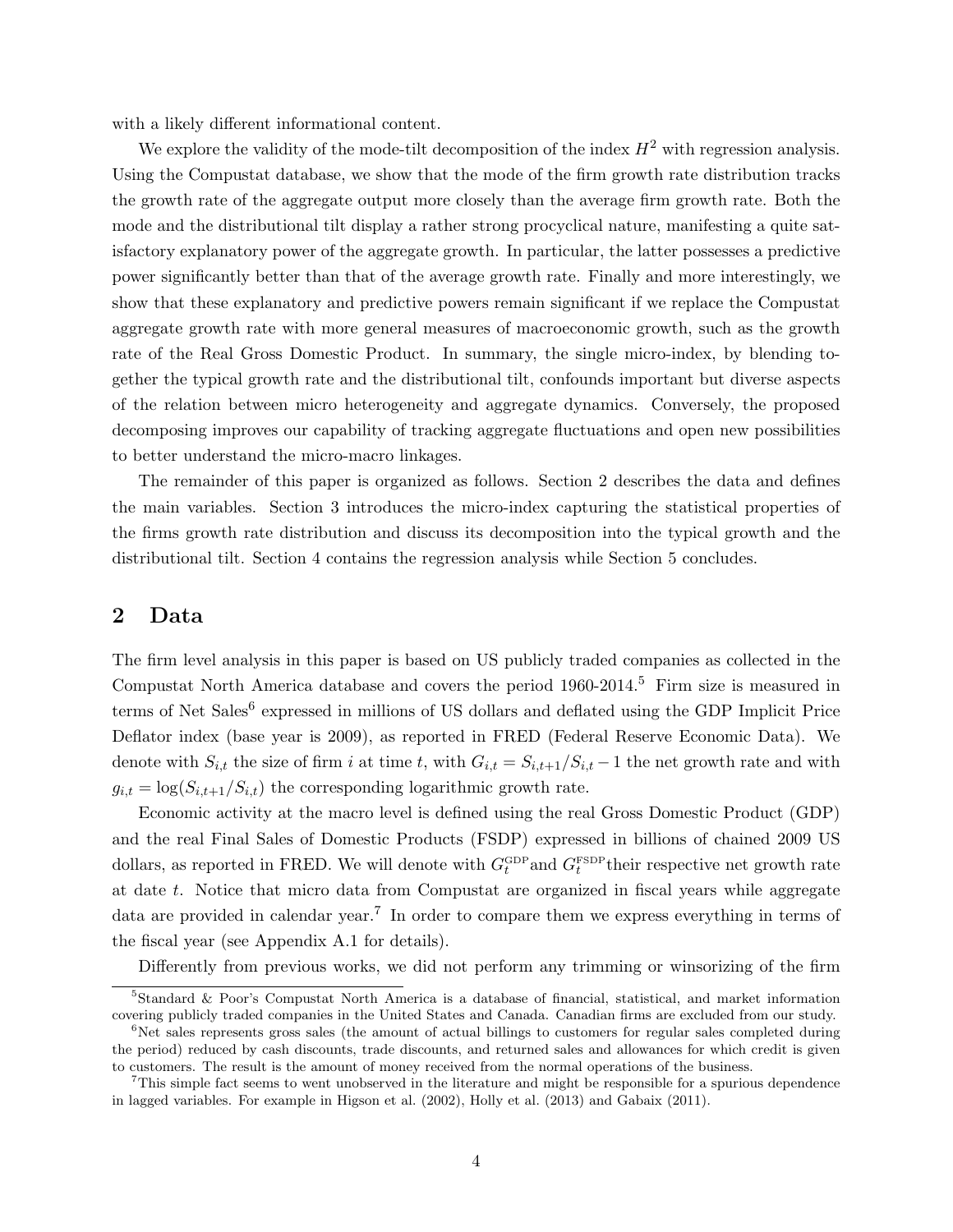

Figure 1: Time evolution over the period 1960-2013 of the net growth rate of the real FSDP  $G_t^{\text{FSDP}}$ (dark-violet line with filled circles), of the Compustat aggregate  $G_t^{\text{COMP}}$ computed according to (2) (black line with empty squares) and of the average net growth rate (cyan line with asterisks) of Compustat companies  $\bar{G}_t$  computed according to (1). The reference scale of the latter is on the right y-axis. Shaded areas represent recessions according to the NBER business cycle dates.

growth rates distribution.<sup>8</sup> These procedures are generally adopted to avoid mixing of organic growth and external growth via e.g. merger and acquisition. However, we checked that the extreme growth rates present in our database represent perfectly legitimate events of the normal life of a business firm (See Appendix A.2 for a deeper discussion of this point). Hence we prefer not to exclude them from the analysis.

# 3 Aggregate growth rate and firms dynamics

Obviously, if all the companies of the US economy grew at the same annual net growth rate  $G_t$ , then the aggregate total sales, as measured for example by the real FSDP, would growth at the same rate. Does this trivial equivalence extend to the average micro-level growth rate when a population of heterogeneous firms is considered? In other words, is the average net growth rate of companies a good approximation of the aggregate growth rate observed for the whole economy? To answer this question, Figure 1 reports the time evolution of  $G_t^{\text{FSDP}}$ , the net rate of change of the real FSDP,

<sup>&</sup>lt;sup>8</sup>Higson et al. (2002) and Holly et al. (2013) trim growth rates at  $(-25\%, 25\%)$  and  $(-50\%, 50\%)$  respectively while Gabaix (2011) winsorize them at 20%.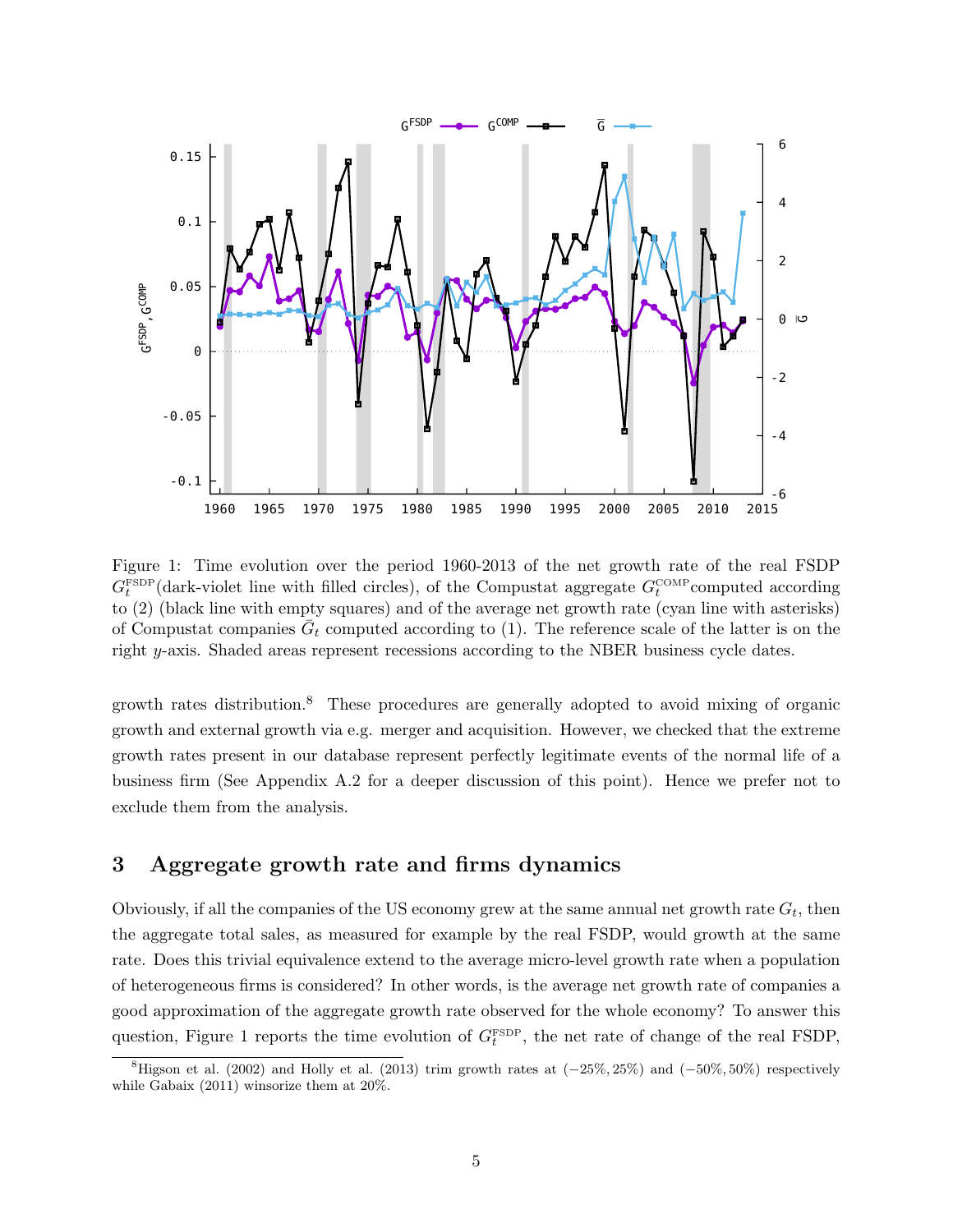

Figure 2: Total Sales net growth rates  $(G_t)$  distribution in 2013 together with a Gaussian and Asymmetric Exponential Power (AEP) fit (left panel). Total Sales log-growth rates  $(q_t)$  distribution in 2013 together with a Gaussian and Asymmetric Exponential Power (AEP) fit (right panel).

together with the average net firm growth rate of our sample defined as

$$
\bar{G}_t = \frac{1}{N} \sum_{i} \frac{S_{i,t+1} - S_{i,t}}{S_{i,t}} \,. \tag{1}
$$

As can be seen, the difference between the average growth rate of US publicly traded business companies (reference scale on the right y-axis) and the macro growth rate (reference scale on the left y-axis) is huge, often spanning two orders of magnitude. And this appears true across highly diverse historical periods. One possible explanation for the observed difference might be the limited coverage of the Compustat database, which only includes the relatively few companies that are publicly traded. One might suspect, indeed, that when averaging over a larger group of US firms, a stronger agreement between  $\bar{G}_t$  and  $G_t^{\text{FSDP}}$  will emerge. Due to the lack of data, we cannot increase the number of firms we consider, but we can do a similar test by reducing the scope of the aggregate variable. To this end we define the Compustat net growth rate as

$$
G_t^{\text{COMP}} = \frac{\sum_{i} S_{i,t+1}}{\sum_{i} S_{i,t}} - 1 , \qquad (2)
$$

which is basically equivalent to the  $G_t^{\text{FSDP}}$  but it is built considering only the publicly traded companies included in Compustat.<sup>9</sup> Its time evolution is reported in Figure 1 (reference scale on the left y-axis). Even if  $G_t^{\text{COMP}}$  fluctuates significantly more than the aggregate growth rate  $G_t^{\text{FSDP}}$ , the two quantities have the same order of magnitude and they are highly correlated, with a Spearmann rank statistics of 0.58. However,  $\bar{G}$  does not seem to track  $G_t^{\text{COMP}}$  any better than  $G_t^{\text{FSDP}}$ . The average growth rate  $\bar{G}_t$  constitutes a poor and uninformative approximation not only of the macro-economic growth rate, but also of the growth rate of the Compustat aggregate. Thus, we can conclude that the difference between the micro-economic average and the aggregate measure

<sup>&</sup>lt;sup>9</sup>Our definition of  $G_{i,t}$  requires to observe the same firm in two consecutive years. For consistency in building  $G_t^{\text{COMP}}$  we consider only those firms that are present in both t+1 and t. Since this might be associated with an attrition bias Appendix A.3 provides evidence that this bias is not very large.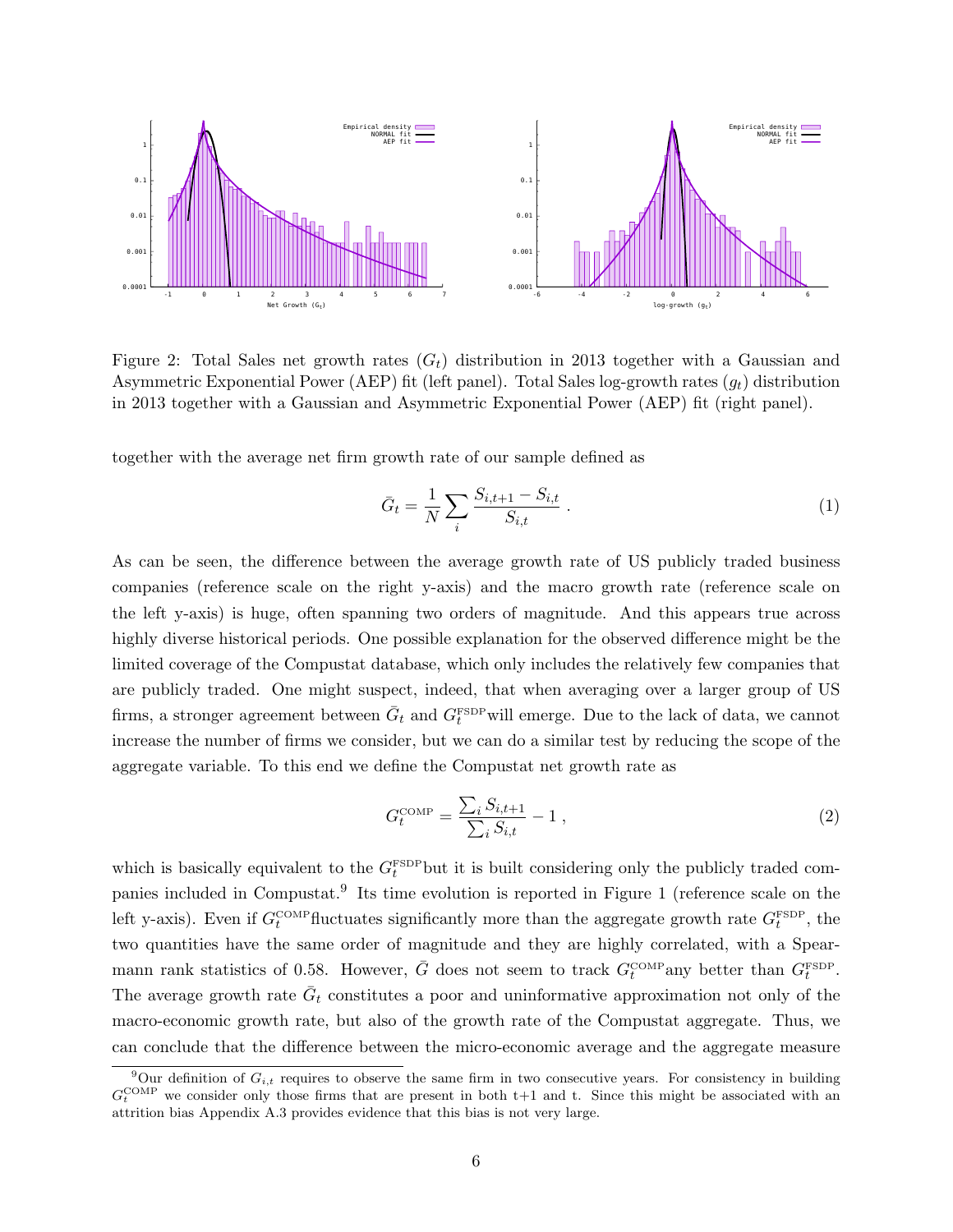persists even when the whole universe of firms contributing to the aggregate measure is used in computing the average.

Why do we observe such a poor agreement between micro and aggregate growth rates? The high and persistent heterogeneity observed in firm growth rates (Stanley et al., 1996; Bottazzi and Secchi, 2003a) surely plays a role in this mismatch. The left panel of Figure 2 displays the empirical density of the net growth rates for Compustat firms in 2013. Notice its extremely skewed shape. This skweness implies that the net growth rate at firm level can be extremely diverse and this diversity is in fact responsible of the high volatility of  $\bar{G}_t$  observed in Figure 1. The average values are in fact driven by a few extreme observations and they are in general a poor and unreliable approximation of the net growth rate of the typical firm. In presence of such extreme growth events, the log growth rate  $g_{i,t}$  (see the right panel of Figure 2) seems better suited than the net growth rate  $G_{i,t}$  to represent the growth dynamics of firms. Indeed, the density of log growth rates presents an apparent smoother and more symmetric behavior.<sup>10</sup> This difference in the shape of the two densities is not peculiar of 2013 but it is common across all the years of our database. However, the statistical issue posed by the extremely skewed nature of the net growth rates distribution is not the only phenomenon responsible for the poor agreement between micro and aggregate growth rates. As discussed in the next section, a more fundamental role is played by the multiplicative nature of the firm growth process.

#### Heteroskedasticity and fat tails

As a large amount of empirical studies has made clear, the best synthetic description of the dynamics of firms is the so called Gibrat's Law,  $11$  which postulates that a firm's growth dynamics can be characterized as a geometric Brownian motion  $S_{i,t+1} = \epsilon_{i,t}S_{i,t}$  where  $\epsilon_{i,t}$  is a random variable shocking a firm's initial size  $S_{i,t}$  in a multiplicative way.<sup>12</sup>

In order to exploit the multiplicative nature of the firm growth process and the observed relative higher stability of the log growth rate distribution we rewrite the Compustat aggregate net growth rate  $G_t^{\text{COMP}}$  in terms of firm log growth rates  $g_{i,t}$  as

$$
G_t^{\text{COMP}} = \frac{\sum_{i} S_{i,t} e^{g_{i,t}}}{\sum_{i} S_{i,t}} - 1 \tag{3}
$$

Applying the expectation operator and using the definition of the cumulant generating function

<sup>&</sup>lt;sup>10</sup>Note that fitting an Asymmetric Exponential Power distribution (cfr. Bottazzi and Secchi, 2011) on  $q_{i,t}$  suggests that the empirical distribution is neither perfectly symmetric nor Gaussian in the tails. We will discuss and exploit these two features in the next Section.

 $11$ Sutton (1997) is a complete even if rather old review of the literature on the Gibrat's legacy. See Lotti et al. (2003) for an update. See also Fu et al. (2005).

<sup>&</sup>lt;sup>12</sup>An alternative, additive, model would be  $S_{i,t+1} = S_{i,t} + \epsilon_{i,t}$ . This model would imply that the average and the standard deviation of firm growth rates decrease linearly with the size of the firm, a prediction which is strongly violated by data. Notice also that Gibrat's original idea was that a firm's growth rate is independent from its size. This is only partly true, as we will discuss below.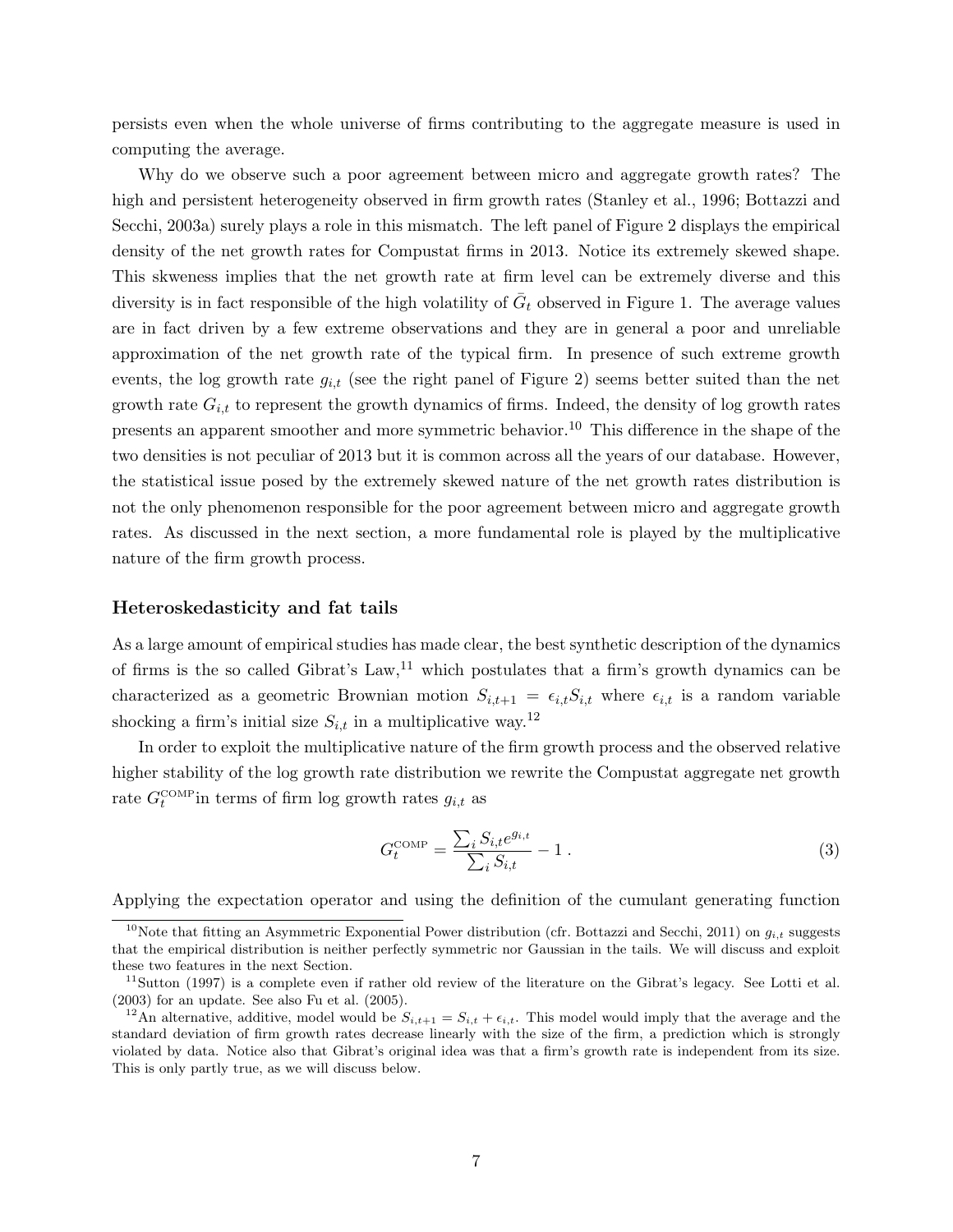one obtains

$$
E[G_t^{\text{COMP}}] = \frac{\sum_i S_{i,t} E[e^{g_{i,t}}]}{\sum_i S_{i,t}} - 1 = \frac{\sum_i S_{i,t} e^{\sum_{n=1}^{\infty} C_n [g_{i,t}]/n!}}{\sum_i S_{i,t}} - 1,
$$
\n(4)

where  $C_n[g_{n,t}]$  represents the *n*-th central cumulant of the distribution of  $g_{i,t}$ .

Even if the support of distribution of firm log growth rate  $g_{i,t}$  is smaller and more stable than the support of net growth rate  $G_{i,t}$ , the distribution itself still possesses a significant level of variance and we have to account for it. If we assume that the growth shocks  $g_{i,t}$  are independently and normally distributed, we can truncate the cumulant expansion at the second order<sup>13</sup> and define  $H<sup>1</sup>$ as

$$
H_t^1 \equiv E[G_t^{\text{COMP}}] = e^{C_1[g_{i,t}] + \frac{1}{2}C_2[g_{i,t}]} - 1 = e^{\mu_t + \sigma_t^2/2} - 1 \,, \tag{5}
$$

where  $\mu_t$  and  $\sigma_t$  are respectively the mean and standard deviation of log growth rates of Compustat companies at date t. The expression in (5) takes into account the contribution of the variance of a Gaussian random variable to the expected value of its exponential. The time profile of  $G_t^{\text{COMP}}$  and of  $H_t^1$  are both reported in Figure 3. The variable are similar in magnitude, even if seemingly diverging. Their Spearman rank correlation is 0.32, suggesting a moderate correlation. A stronger agreement between the two quantities would have been observed, at least on average, with possible small discrepancies mainly due to sampling errors in the estimate of  $\mu_t$  and  $\sigma_t$ , if the assumptions of normality and independence of the firm growth shocks were valid.<sup>14</sup> In fact, as we will discuss below, both these assumptions are violated.

Firstly, as it is apparent from Figure 2 (right panel), the empirical density of  $g_{i,t}$  presents tails substantially fatter than those of a Gaussian distribution also within the Compustat database.<sup>15</sup> This is in line with Stanley et al. (1996) and Bottazzi and Secchi (2006a).

Secondly, in (5) we did not take into account the dependence of the volatility of a firm's growth rates on its size, a relation robustly observed in the literature. This dependence is clearly illustrated in Figure 4, were a binned plot reports the standard deviation of growth rates in 2013 as a function of firm (log) size  $S_i$  in the same year.<sup>16</sup> It is clear that the former declines with latter, confirming that the growth rates of small firms are more volatile than those of large companies. This negative relation displays an approximate exponential decay with an exponent of about  $-0.23(0.01)$ , a value very similar to that found in previous investigations (Stanley et al., 1996; Amaral et al., 2001; Bottazzi and Secchi, 2006b; Criscuolo et al., 2016). The bottom panel in the same figure reports the estimate of the scaling exponent in all the years under investigation. The exponent is characterized by a remarkable stability which confirms that the scaling property is not a peculiar feature of any

<sup>&</sup>lt;sup>13</sup>In this case, indeed,  $C_n[g_{i,t}] = 0$  for n>2.

<sup>&</sup>lt;sup>14</sup>The weight  $S_{i,t}$  being very skewed, the firms in the sample contribute in different ways to the determination of the sample average and the error does not generally decrease with  $\sqrt{N}$ . This is basically the central argument of the "granularity" literature (Gabaix, 2011).

<sup>&</sup>lt;sup>15</sup>Results of the Maximum Likelihood estimation of the Asymmetric Exponential Power family on the growth rates distribution strongly confirm this statement and are available upon request.

<sup>&</sup>lt;sup>16</sup>We rank firms according to their size in a specific year, then we split them in equipopulated bins, compute the standard deviation of growth rates of firms in each bin for that year, and plot this standard deviation against the average log-size of the bin. This procedure can be repeated for each year separately. Notice that the bin each firm belongs to can change in different years.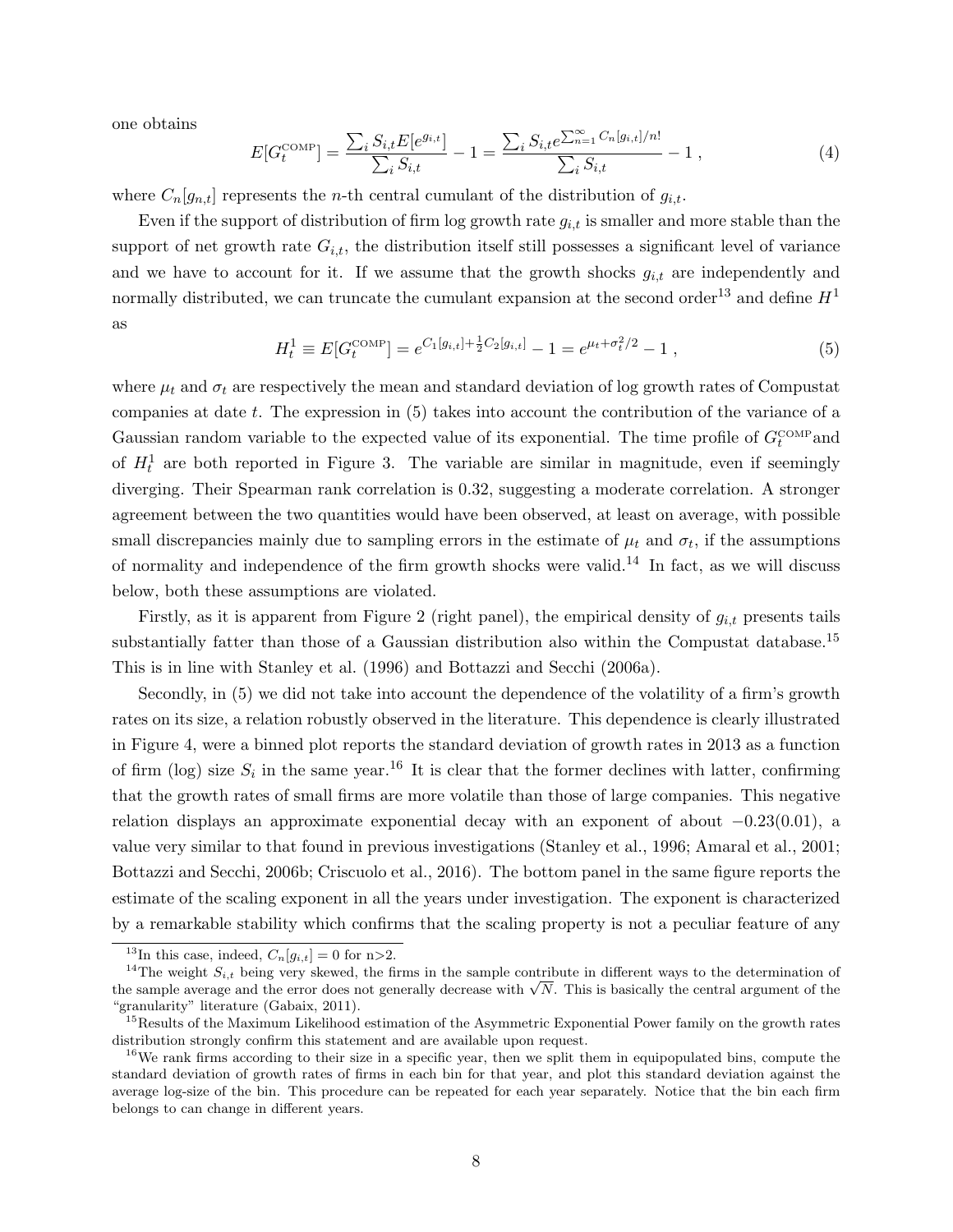

Figure 3: Time evolution over the period 1960-2013 of the net growth rate of Compustat aggregate  $G_t^{\text{COMP}}$  (black line with empty squares) and of the two approximations,  $H^1$  and  $H^2$ , computed according to (5) (dark-violet line with filled circles) and (6) (dark-green line with asterisks) respectively. The average log growth rate of Compustat  $\mu_t$  firms is also reported (cyan line with no point). Shaded areas represent recessions according to the NBER business cycle dates.

particular year but it is rather persistent in time.

This evidence implies that in order to improve our approximation of  $E[G_t^{\text{COMP}}]$ , we should include both the observed non-normality of the log growth rate distribution and the heteroskedastic relation between the size of the firm and the volatility of its growth rates. We again start with the relation in (4) but we follow a different approach in deriving an approximation for  $E[G_t^{\text{COMP}}]$ . First, given the fat-tailed nature of the growth rate distribution, we are forced to retain all the central cumulants since, in general, it will be  $C_n[g_{i,t}] \neq 0$  for any n. Second, in order to capture the heteroskedastic effect, we assume that the second cumulant, the variance, displays an exponential relation with size with a characteristic exponent  $\beta$  while all the others cumulants remain independent from size. Formally,  $C_n[g_{i,t}] = C_{n,t}$  for  $n = 1$  and  $n > 2$ , while  $C_2[g_{i,t}] = (\bar{S}/S_{i,t})^{2\beta_t} \bar{C}_{2,t}$ , where  $\bar{S}$  and  $\bar{C}_{2,t}$ represent a reference firm size and the variance of growth rates of firms of that size.<sup>17</sup> With these

 $17$ The choice of a specific reference size is irrelevant for the argument. However, for statistical reliability, it is better to chose a moderate value. A too large value would imply a small sample, as the number of firms of larger size are fewer. Conversely, a too small value would be sensitive to the lower fringe of the size distribution, which is rather turbulent due to the continuous exit of incumbent and entry of new firms.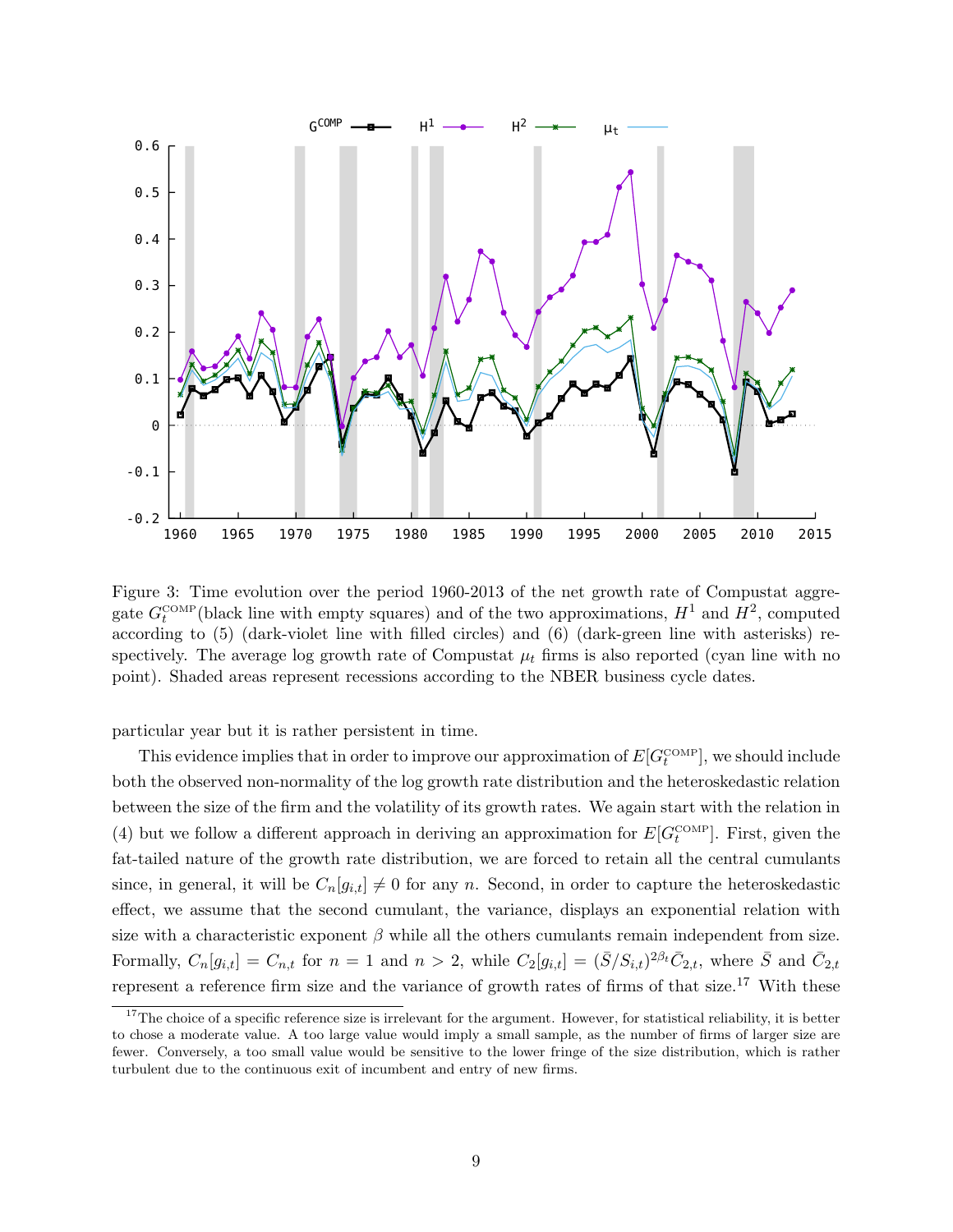

Figure 4: Standard deviation of growth rates  $\sigma_t$  as a function of initial (log) net sales  $S_{i,t}$  together with an exponential fit (top panel). Estimated exponent is  $-0.23(0.01)$ . Time evolution of the estimated exponent together with a 99% confidence band (bottom panel)

assumptions, the expression in (4) can be rewritten as

$$
E[G_t^{\text{COMP}}] = \frac{\sum_i S_{i,t} e^{(C_2[g_{i,t}] - \bar{C}_{2,t})/2}}{\sum_i S_{i,t}} e^{C_{1,t} + \bar{C}_{2,t}/2 + \sum_{n=3}^{\infty} C_{n,t}/n!} - 1,
$$

where we have factorized the size-dependent variance term. Reorganizing the terms in the last expression we obtain a new approximation of the aggregate growth rate

$$
E[G_t^{\text{COMP}}] = \Theta_t E[e^{g(\bar{S})}] - 1 \equiv H_t^2 , \qquad (6)
$$

where  $g(\bar{S})$  is log growth rate of a firm of size equal to the reference level  $\bar{S}$  and

$$
\Theta_t = \frac{\sum_i S_{i,t} e^{((\bar{S}/S_{i,t})^{2\beta_t} - 1)\bar{C}_{2,t}/2}}{\sum_i S_{i,t}}
$$
(7)

is a correction term that takes into consideration the scaling of the growth rates variance with size. In order to estimate  $H_t^2$  we follow a three-step procedure. We begin by estimating the scaling relation between the standard deviation of growth rates and firm size, thus obtaining an estimate of  $\beta_t$  for each year in the database (cfr. the bottom panel in Figure 4). Then, we split the sample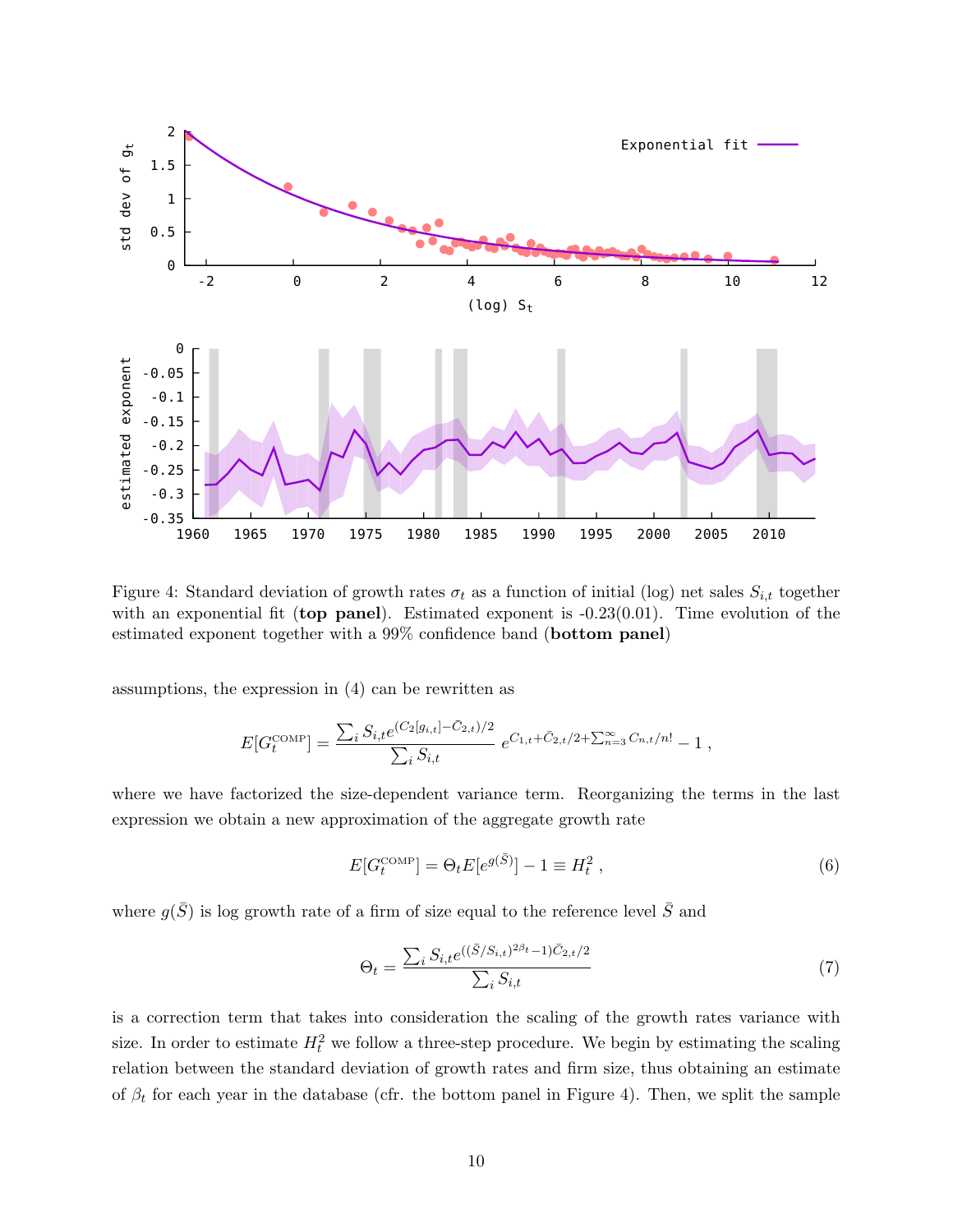

Figure 5: Time evolution over the period 1960-2013 of the factor  $\Theta_t e^{\sigma_t^2(\bar{S})/2}$  appearing in (6) computed with  $\bar{S} = 1$ , that is assuming Total Sales equal to 1 million dollar in real terms.<sup>20</sup> Shaded areas represent recessions according to the NBER business cycle dates.

of firms in equally populated size classes and we compute the expected log growth rate of firms belonging to the size class including  $\bar{S}$ .<sup>18</sup> In doing this we make the assumption that the distribution of growth rates for firms in the size class  $\overline{S}$  does not display a large variance, so that we can safely assume that  $E[e^{g(\bar{S})}] = e^{\mu_t + \sigma_t^2(\bar{S})/2}$ .<sup>19</sup> Finally, we compute the correction factor  $\Theta$  using the entire firm size distribution, summing across all firms, each weighed with its observed size  $S_{i,t}$ . Notice that in the expression for  $\Theta$  the smallest firms, which are weighted less for their reduced size, have in fact an enhanced effect due to the scaling of the standard deviation. If the latter were not present, that is if  $\beta_1 = 0$ , then it would be  $\Theta = 1$  and one would get back to the previous approximation  $H_t^2 \sim H_t^1$ .

The performance of  $H_t^2$  in tracking the observed aggregate growth rate  $G_t^{\text{COMP}}$ can be judged once again from Figure 3. Three comments are in order. First,  $H_t^2$  is substantially better than  $H_t^1$ in its capability of tracking  $G_t^{\text{COMP}}$ , with an almost doubled Spearmann correlation of about 0.77. Second, the improvement associated with  $H_t^2$  becomes more important starting from the 70s when a well known compositional change of the Compustat database, due to the listing of younger and smaller firms, began. This observation lends support to our approach: it is precisely when the firms in the sample become potentially more diverse that explicitly taking into account the distributional properties of their sizes, their growth rates, and the relationship between the two, becomes more

<sup>&</sup>lt;sup>18</sup>The number of classes should be large enough for the firms in each class to have reasonably similar sizes and small enough to provide a reasonable sample size for the computation of the average growth rate.

 $19$ Assuming normality for the distribution of log-growth rates in a single size class is very different, and much less demanding, than assuming normality for the distribution of log-growth rates in the entire sample, as we did for the derivation of  $H_t^1$  in (5).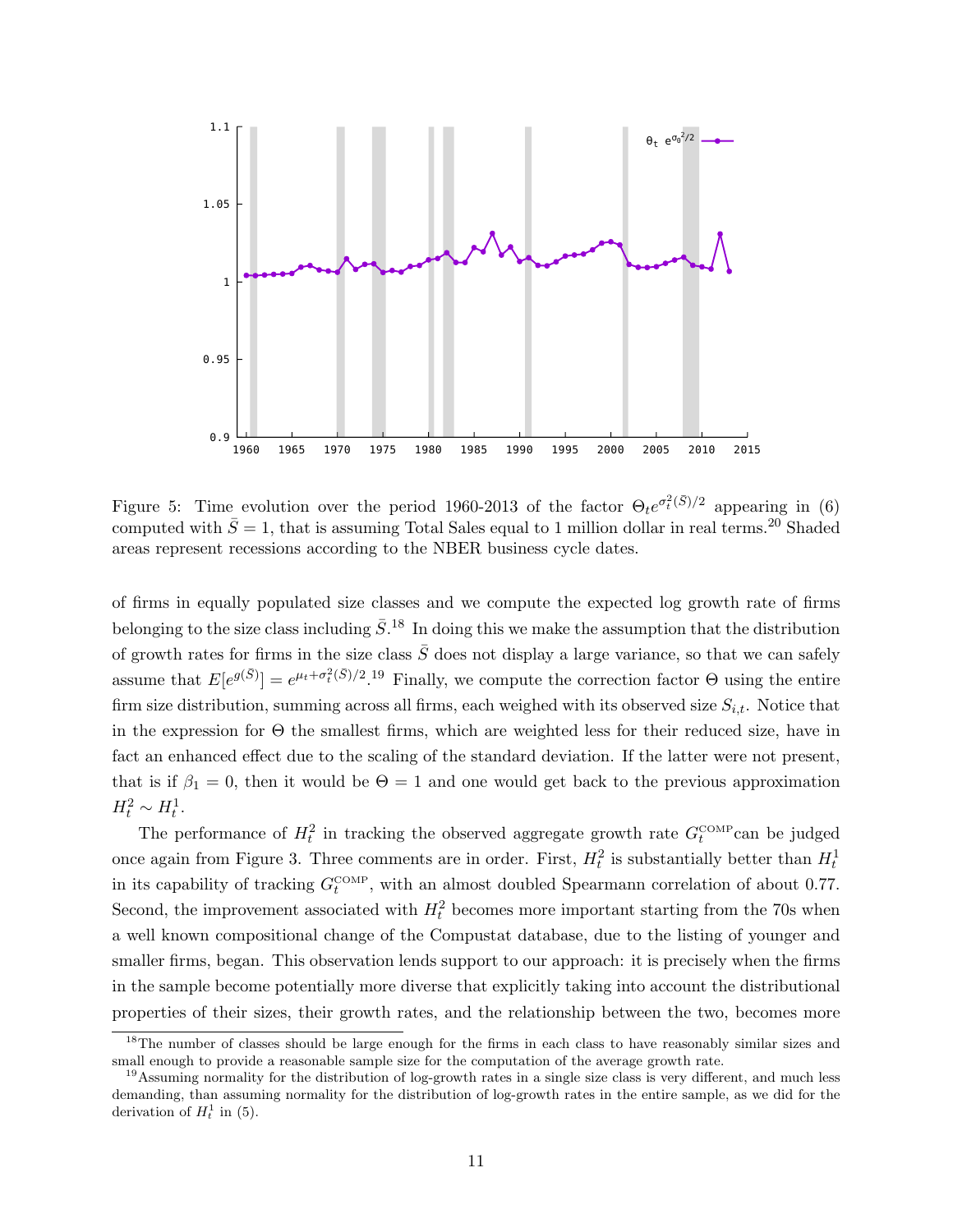

Figure 6: Time evolution over the period 1960-2013 of the aggregate Compustat growth rate  $G_t^{\text{COMP}}$ (black line with empty squares) and of the average  $\mu_t$  (cyan line with no point) and of the modal  $m_t$  (dark-green line with empty circles) firms growth rate defined as the (log) difference of their Total Sales. Shaded areas represent recessions according to the NBER business cycle dates.

important. Third, the estimated value  $\Theta_t e^{\sigma_t^2(\bar{S})/2}$  in (6) turns out to be almost 1 in every year of our data set, as shown in Figure 5. As a consequence, the expression for  $H_t^2$  can be simplified to read

$$
H_t^2 \simeq e^{\mu_t} - 1 \sim \mu_t.
$$

This means that when one uses COMPUSTAT data the information contained in  $H_t^2$  in terms of the cumulants of the underlying growth rates distribution are to a large extent captured by the simple mean log growth rate. This result is unexpected and not obvious and it derives from the interplay between the values of the scaling coefficient  $\beta$  and of the variance of the reference size class  $\sigma^2(\bar{S})$  in the different years.

#### Asymmetry

While  $H_t^2$  tracks better than more naive alternatives the aggregate behavior of  $G_t^{\text{COMP}}$ , it has been obtained under the rather restrictive assumption that only the second cumulant of the firms growth rate distribution depends on firm size while all the others do not. To refine  $H<sup>2</sup>$  and further improve

<sup>&</sup>lt;sup>20</sup>The plot does not change significantly if other reference sizes are adopted.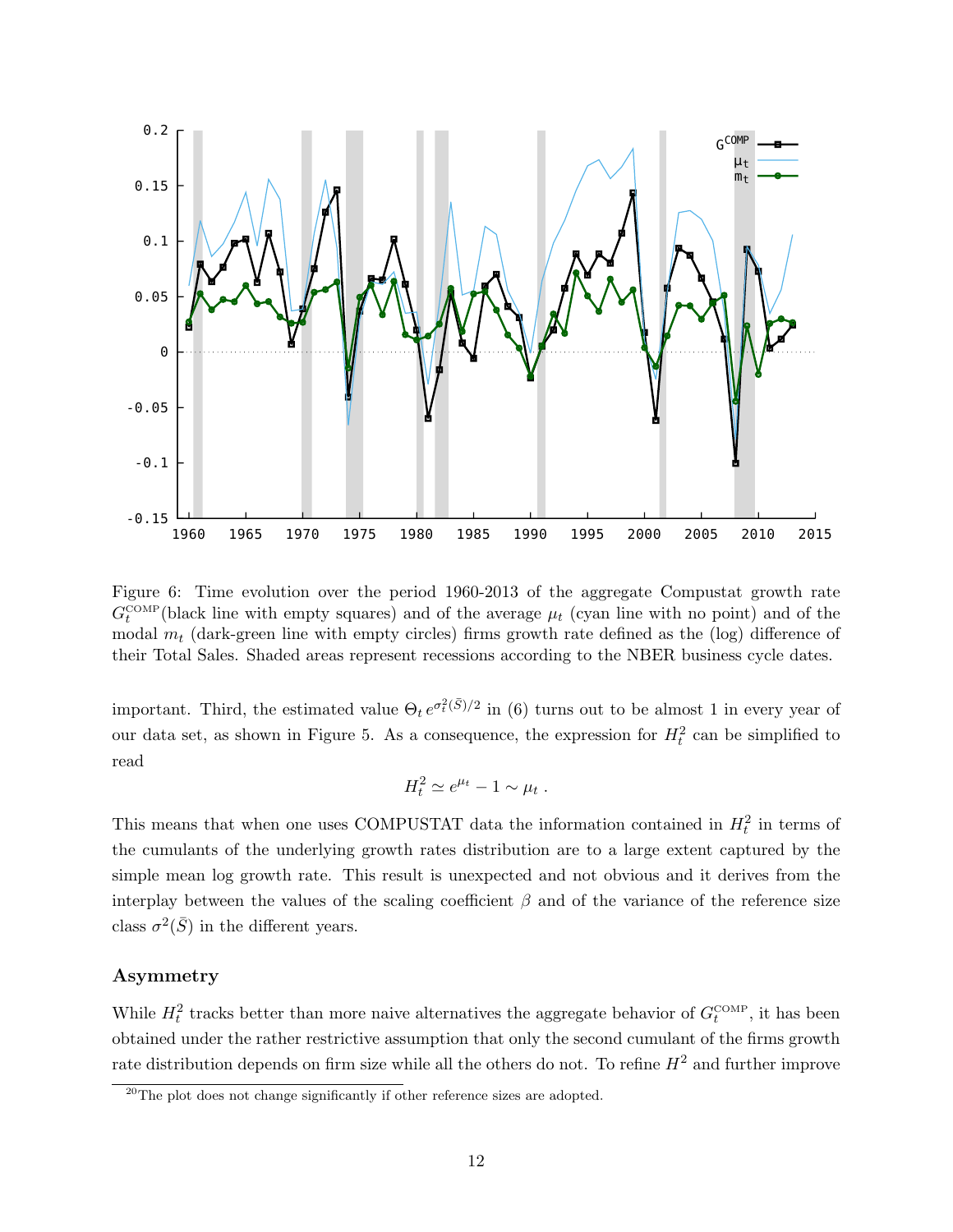

Figure 7: Firm level growth rate distribution for high and low levels of observed aggregate growth rate (dashed lines). Left: the difference is a shift of the mean. Right: in addition to a shift, also the asymmetry (tilt) of the distribution changes.

its ability to track  $G_t^{\text{COMP}}$  one would need to estimate at least a few of the infinite higher order cumulants  $C_n[g_t]$  together with their possible relation with size. This turns out to be an unworkable strategy, the main reason being the relative small size of our sample of firms. Indeed, as higher cumulants are considered, the sample size required to obtain proper estimates of their values in each size class increases and, consequently, the number of size classes available for estimating the scaling coefficient reduces. This makes obtaining a reliable fit of the higher-order scaling relations impervious.

At the same time, however, it is apparent that the fluctuation of the mean and the scaling of the variance do not capture entirely the temporal evolution of the cross-sectional growth rates distribution. Consider Figure 2 (right panel), which reports the probability density of the log growth rates of COMPUSTAT companies in 2013. Contrary to what one might conclude form a superficial visual inspection, in that year the empirical density is asymmetric and its average  $\mu_t = 0.106$ overestimates the typical modal growth rate,  $m_t$ , which is equal to 0.027. This is not a specific feature of the year 2013: mean and mode tend to be significantly different over the whole period under analysis. To show this, Figure 6 reports the time evolution of both quantities together with  $G_t^{\text{COMP}}$ . The mode appears much less volatile than the mean and it tends to stay on the opposite side of the aggregate growth rate  $G_t^{\text{COMP}}$ . Thus, the growth rates distribution is characterized by a changing but persistent asymmetry, which somehow seems to tack the aggregate fluctuations. Indeed the diverse dynamics of mode and mean reinforce the idea that the distributional properties of firm growth rates cannot be simply captured by  $\mu_t$  and that the aggregate growth rate is linked to the dynamics of individual companies in ways more complex of those that one single central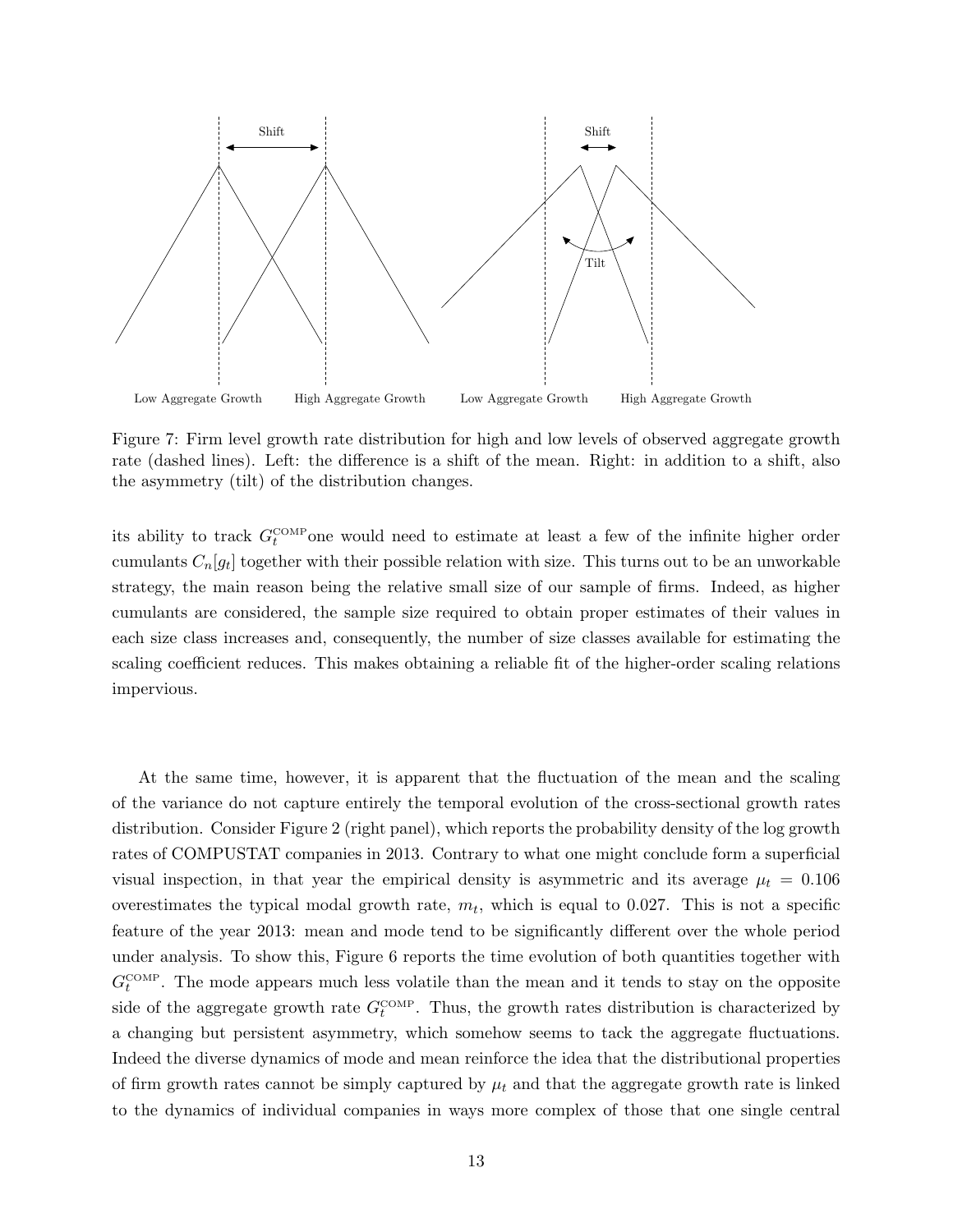tendency measure might capture.

These considerations suggest that we may improve in tracking  $G_t^{\text{COMP}}$  by supplementing the index  $H_t^2$  with some measure of asymmetry. Given the strong similarity between  $H_t^2$  and  $\mu_t$ , we can decompose the index in the sum of two component

$$
H_t^2 \sim m_t + p_t \,, \tag{8}
$$

where  $m_t$  represents the mode of the distribution and  $p_t = \mu_t - m_t$  a residual term that we identify as the "distributional tilt". Technically, the mode-tilt decomposition allows us to identify and separate, inside the average growth rate observed in one specific year as captured by  $H_t^2$ , the typical, modal, value of the log-growth rate from the movement of the probability mass between the two regions below and above the mode. The distributional tilt represents a measure of the observed asymmetry of the distribution which is alternative with respect to the more widely adopted skewness.

In the next section we show that by considering the modal value and the tilt as separate and complementary observations, we can build regression models with remarkable explanatory and predictive power with respect to the aggregate growth  $G_t^{\text{COMP}}$ . However, before moving to study the performance of the decomposition in (8), we want to conclude this section by providing a simple economic interpretation of what the wedge between the mean and the mode of the firms growth rate distribution means in terms of the underlying firms dynamics and their response to macroeconomic and idiosyncratic shocks.

Figure 7 reports a stylized representation of the firm growth rates distribution characterized by the peculiar tent shape appearing in Figure 2 and robustly observed in the literature. The peak of these tents represent the mode of the distribution, that is the most common, or typical, growth rate observed in the sample considered. Clearly, if the distribution of the growth rates is symmetric, the peak represents also the mean. In both the left and the right panel of Figure 7 we depict two of such notional distributions associated with two different growth regimes: a low growth and a high growth ones. In the scenario represented in the left panel we assume that, while influenced by idiosyncratic factors, all firms react homogeneously to the macroeconomic shocks hitting the economy. For the law of large numbers, this assumption would result in a simple shift of the distribution in the two regimes with the mean and the mode of the distribution moving together and ultimately sharing the same relation with the aggregate growth dynamics.

The scene appears different if one allows not only for idiosyncratic individual shocks, but also for possible heterogeneous responses of individual companies to the aggregate shocks. In this case, since some group of firms might over-react while other firms might under-react, together with the shift we are likely to observe a change in the distribution of probability mass around the modal value, as firms with diverse characteristics move across the modal threshold (in both directions), breaking the symmetry and separating the average and the modal growth rate. This scenario is represented in the right panel of Figure 7 where, in moving from a low growth to a high growth regime, the firm growth rates distribution is modified both by a shift and by a "tilt" of its shape.

This second scenario is more flexible and it provides a more general framework, as the shift and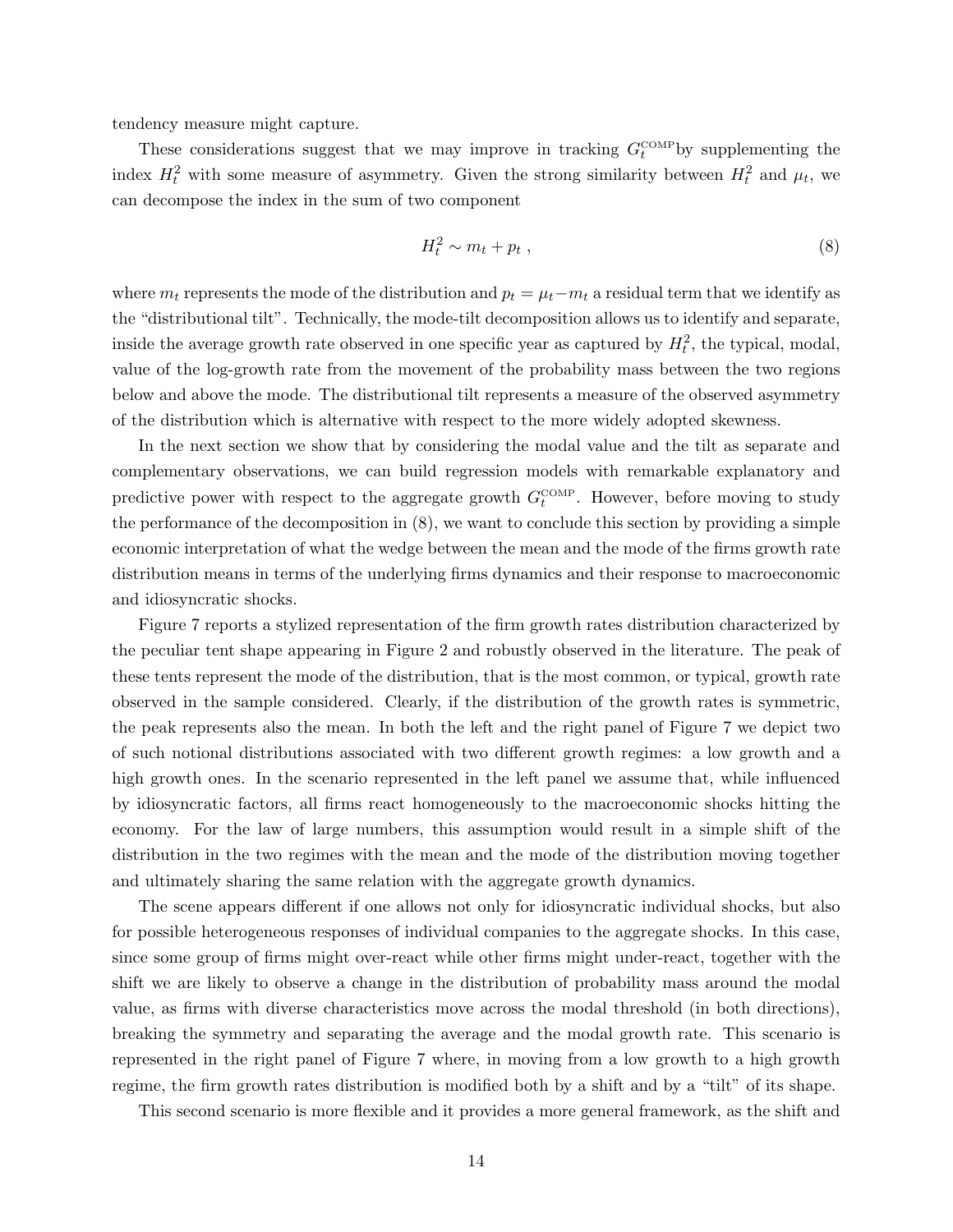tilt movements of the micro distribution are allowed to take place over different time scales, to have different degree of persistence and, ultimately, to exert different effect on, or differently react to, the time evolution of the aggregate growth rate. This scenario is also more suitable to accommodate the observed large differences in the behavior of individual companies, that are continuously hit by idiosyncratic shocks and that due to differences in their internal structure or in the market environment in which they operate, are plausibly differently affected by the economic opportunities or downturns. All this is in tune with the empirical evidence built in the last few decades about the sectoral specificity of firm growth dynamics (cfr. for example the discussion in Haltiwanger, 1997), as the mass of probability moving around the modal value of the aggregate distribution might well represent groups of firms belonging to the same or similar sectors.<sup>21</sup> In the next section we compare the ability of the mean and the skewness, on one side, and the mode and the tilt, on the other, to track  $G_t^{\text{COMP}}$  within a regression framework.

# 4 Regression analysis

So far we have been content of assessing the goodness of our index in (6) and the further decomposition in (8) simply through correlation measures and visual inspections. In this Section we want to go beyond those simple analysis and try to asses, on a more quantitative basis, how good our micro variables are in tracking the cyclical behavior of the aggregate economic activity. We will perform a series of regression analysis to measure both the explanatory and the predictive power or the former with respect to the latter. The aggregate quantity we consider here, that is our dependent variable, will be  $G_t^{\text{COMP}}$ . This is a an informative exercise since, in this case, we know that the sample of firms we consider contains, by definition, all the firms contributing to  $G_t^{\text{COMP}}$ . As the regression analysis will made clear, however, this information is not trivial to extract and the choice of the statistics used to capture the properties of the the micro level distribution is likely to affect the quality of the results.

#### Explanatory power

To investigate the correlation between the aggregate net growth rate  $G_t^{\text{COMP}}$  and our statistics based on the micro log-growth rate distribution of Compustat firms we consider the following specification

$$
G_t^{\text{COMP}} = \alpha + \sum_{\tau=0}^T \beta_{t-\tau}^m m_{t-\tau} + \sum_{\tau=0}^T \beta_{t-\tau}^p p_{t-\tau} + \epsilon_t \quad , \tag{9}
$$

where  $m_t$  and  $p_t$  represent the mode and the distributional tilt  $(\mu_t - m_t)$  defined in the previous Section.<sup>22</sup> In what follows the mode  $m_t$  is estimated using the Half Sample Method (HSM) devel-

 $21$ The relevance of the sectoral decomposition of the aggregate growth rate inside this more flexible framework is an inviting subject for further research which, due to space constraints, we decide not to pursue here.

<sup>&</sup>lt;sup>22</sup>One could use  $H_t^2$  instead of  $\mu_t$  but, due to the similarity of the two quantities, we would not observe any significant difference. Since the computation of the former is more complicated, in what follows we will use its simpler approximation.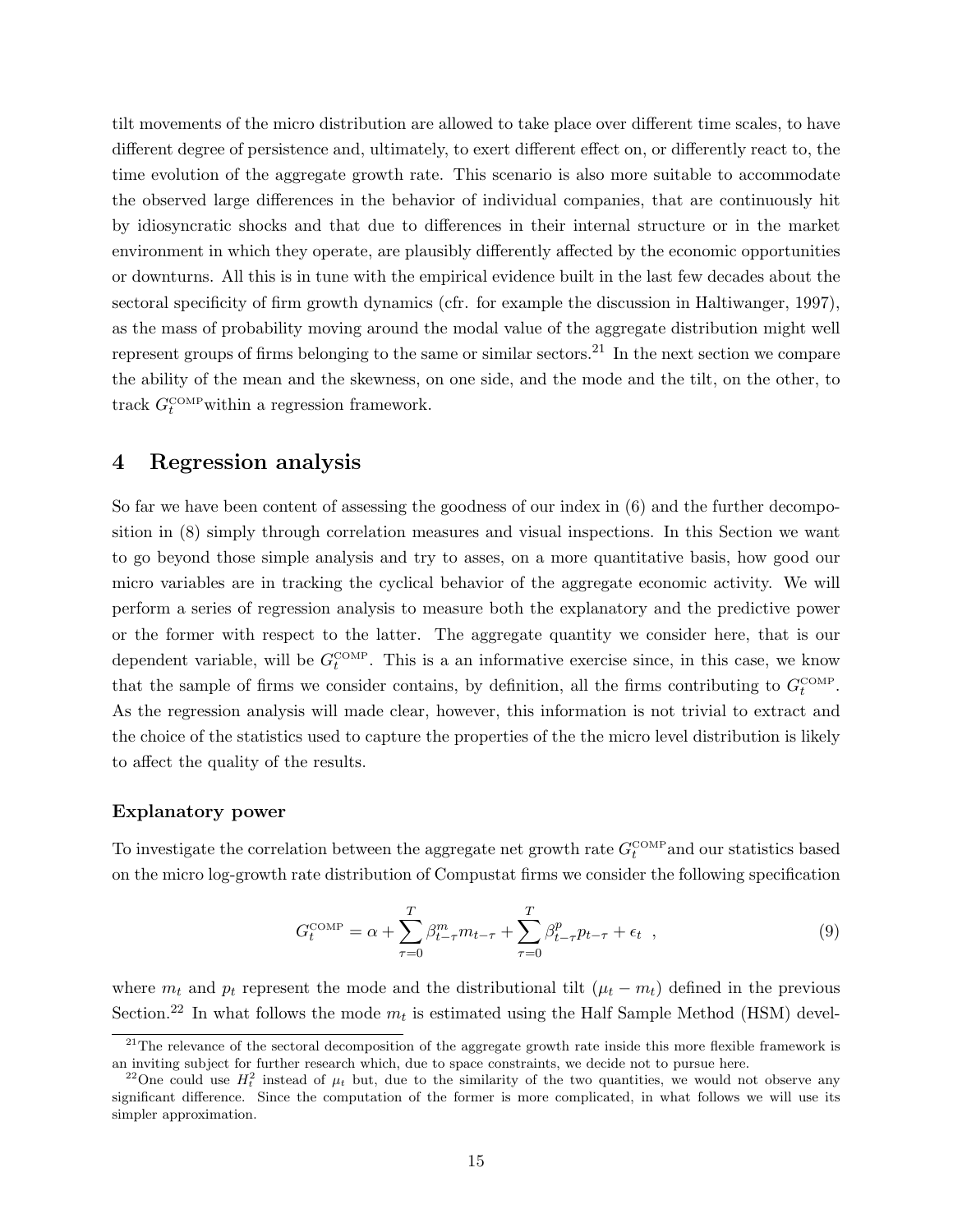|                |                       |                       |                       |                       |                                   |                       |      |       | Decomposition of $R^2$ |       |         |        |  |  |  |
|----------------|-----------------------|-----------------------|-----------------------|-----------------------|-----------------------------------|-----------------------|------|-------|------------------------|-------|---------|--------|--|--|--|
|                | (1)                   | (2)                   | (3)                   | (4)                   | (5)                               | (6)                   | (1)a | (2)a  | (3)a                   | (4)a  | $(5)$ a | (6)a   |  |  |  |
| $m_t$          | $1.008***$<br>(0.201) |                       | $0.893***$<br>(0.187) |                       |                                   |                       | 48%  |       | $39\%$                 |       |         |        |  |  |  |
| $m_{t-1}$      |                       |                       | 0.157<br>(0.151)      |                       | 0.290<br>(0.316)                  |                       |      |       | $4\%$                  |       | 15%     |        |  |  |  |
| $m_{t-1}$      |                       |                       | $0.297*$<br>(0.156)   |                       | 0.367<br>(0.231)                  |                       |      |       | $2\%$                  |       | $6\%$   |        |  |  |  |
| $p_{t}$        | $0.602***$<br>(0.099) |                       | $0.586***$<br>(0.113) |                       |                                   |                       | 52%  |       | 43%                    |       |         |        |  |  |  |
| $p_{t-1}$      |                       |                       | 0.067<br>(0.125)      |                       | $0.575^{\ast\ast\ast}$<br>(0.191) |                       |      |       | $8\%$                  |       | 49%     |        |  |  |  |
| $p_{t-2}$      |                       |                       | $-0.254**$<br>(0.110) |                       | $-0.559***$<br>(0.170)            |                       |      |       | $5\%$                  |       | $30\%$  |        |  |  |  |
| $\mu_t$        |                       | $0.761***$<br>(0.065) |                       | $0.714***$<br>(0.073) |                                   |                       |      | 96%   |                        | 78%   |         |        |  |  |  |
| $\mu_{t-1}$    |                       |                       |                       | 0.043<br>(0.095)      |                                   | $0.373**$<br>(0.156)  |      |       |                        | $9\%$ |         | $53\%$ |  |  |  |
| $\mu_{t-2}$    |                       |                       |                       | $-0.100$<br>(0.068)   |                                   | $-0.290**$<br>(0.110) |      |       |                        | $2\%$ |         | $16\%$ |  |  |  |
| $\gamma_t$     |                       | $-0.004$<br>(0.003)   |                       | $-0.004$<br>(0.003)   |                                   |                       |      | $4\%$ |                        | $3\%$ |         |        |  |  |  |
| $\gamma_{t-1}$ |                       |                       |                       | 0.005<br>(0.004)      |                                   | $0.009*$<br>(0.005)   |      |       |                        | $7\%$ |         | $30\%$ |  |  |  |
| $\gamma_{t-2}$ |                       |                       |                       | 0.000<br>(0.003)      |                                   | 0.000<br>(0.004)      |      |       |                        | $0\%$ |         | $1\%$  |  |  |  |
| $\bar{R}^2$    | 0.720                 | 0.711                 | 0.739                 | 0.708                 | 0.253                             | $0.210\,$             |      |       |                        |       |         |        |  |  |  |
| Obs.           | $54\,$                | $54\,$                | 52                    | $52\,$                | $52\,$                            | $52\,$                |      |       |                        |       |         |        |  |  |  |

Table 1: EXPLANATION AND PREDICTION - Compustat AGGREGATE

 $m_t$ ,  $p_t$ ,  $\mu_t$ ,  $\gamma_t$  represent the mode, the tilt as defined in equation (8), the mean and the skewness of the firms growth rate distribution over the time span 1960-2013. The dependent variable is  $G_t^{\text{COMP}}$ , the net growth rate of the Compustat aggregate. Robust standard error in parenthesis. As usual ∗∗∗ ,∗∗ ,∗ denotes coefficients statistically significant at the  $1\%,\,5\%$  and  $10\%$  respectively.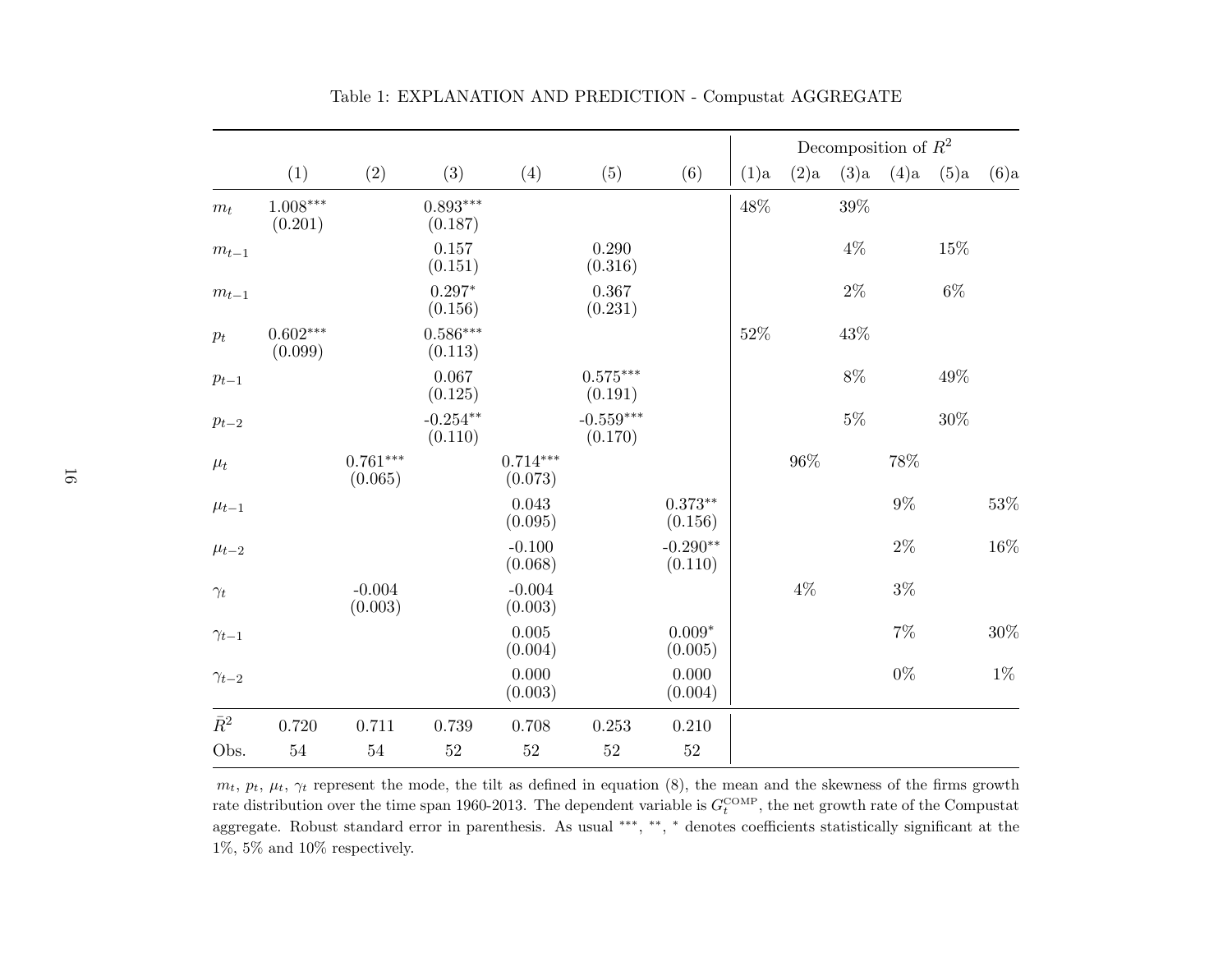oped in Bickel and Frühwirth (2006) and briefly described in Appendix B.1. This specification is then compared with

$$
G_t^{\text{COMP}} = \alpha + \sum_{\tau=0}^T \beta_{t-\tau}^m \mu_{t-\tau} + \sum_{\tau=0}^T \beta_{t-\tau}^p \gamma_{t-\tau} + \epsilon_t \quad , \tag{10}
$$

where  $\mu_t$  is the mean and  $\gamma_t$  the skewness of the firm log-growth rate distribution. Both specifications contain a measure of central tendency, the mode in the first case and the mean in the second, and a measure of distributional asymmetry, the tilt and the skewness respectively. In both models T stands for the number of lags allowed for in the model and  $\epsilon$  is an error term. The results of the two regressions are reported in Table 1 and discussed below.

Let us start by estimating via OLS the simple benchmark model obtained setting  $T = 0$ . Column (1) shows that both  $m_t$  and  $p_t$  display a robust procyclical behavior. They both have a highly significant power in explaining  $G_t^{\text{COMP}}$ : the overall goodness of fit of this simple model is good with an adjusted R-squared  $\bar{R}^2$  of about 72%. This explanatory power is almost evenly distributed between the  $m_t$  and the  $p_t$ : as reported in column (1-2)a they both account for about half of the explained variance of  $G_t^{\text{COMP}}$ .<sup>23</sup> This as to be confronted with the same benchmark case obtaining estimating (10). In this case the result is reported in Column (2). The overall goodness of fit is slightly lower than with the previous model and, more importantly, the explanatory power of this second model is entirely due to  $\mu_t$ , while no significant correlation emerges between  $G_t^{\text{COMP}}$  and  $\gamma_t$ . The skewness and the tilt, while in principle capturing similar effects, perform differently in practice. This suggests that the way in which these two measures capture the observed asymmetry is in fact different. $^{24}$ 

Next we turn our attention to the more general case by estimating (9) setting  $T = 2$ . Adding two lags to the benchmark model improves its overall explanatory power (Column 3): both  $m_t$ and  $p_t$  contribute to explain the dependent, and lagged variables turn out to be relevant. The comparison with the model using the average and the skewness (Column 4) confirms the interest of our decomposition, as in this case only the average is significant. We verified that adding further lagged values of the mean and the skewness does not improve at all the quality of the model: none of the extra regressors emerge as statistically significant.

From this analysis we discover that, as expected, the modal firm growth rate is procyclical. But from the positive contemporaneous correlation coefficient, we also observe that during an economic boom not only the typical firm grows more, but one also observes a larger "mass" of firms which perform better than the typical one. Conversely, during an economic downturn, the typical firm tends to grow at a lower pace, eventually negative, and at the same time more firms perform worse

<sup>&</sup>lt;sup>23</sup>This decomposition of the  $R^2$  is obtained using the "lgm" metric described in Chevan and Sutherland (1991). To perform the decomposition we use the "Relaimpo" R package (Grömping, 2006). Note that this decomposition applies to  $R^2$  and not to the adjusted  $R^2$ ; for our purpose of within model comparisons this discrepancy is irrelevant.

 $^{24}$ This is a consideration which might well have implications going beyond the exercise presented here. For instance Imbs (2007), in studying the relation at the sectoral level among output growth, its volatility and investments, note that the skewness of output growth does not show any significant correlation with output growth. On the base of this evidence he concludes that investments are not as lumpy as usually expected. Our result suggest that when sample of heterogeneous firms are considered, the way in which one measures the asymmetry could be relevant. An analogous exercise conducted using the tilt instead of the skewness might lead to different conclusions.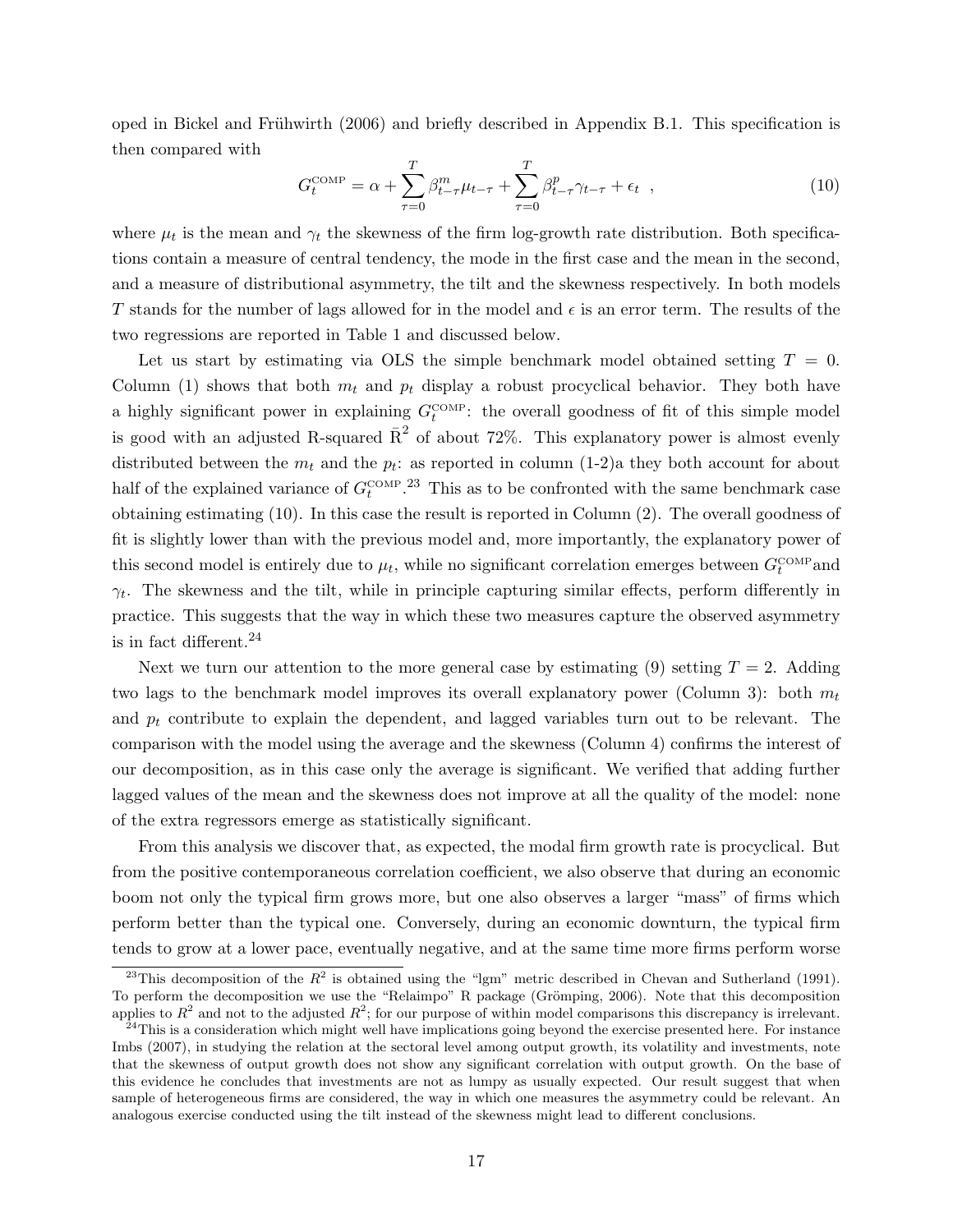than it. The double relation between  $G_t^{\text{COMP}}$  and the distribution of micro growth rates cannot be devised by the simple analysis of the mean value and it is not revealed if one adopt the skewness as a measure of asymmetry. The presence of a strong relation with the lagged tilt hints to a possible predictive power of this statistics and lead us to the analysis of the next section.

#### Predictive power

In this section we move from an explanatory to a forecasting exercise and investigate the power of m and p in predicting the future values of  $G_t^{\text{COMP}}$ , again comparing the results with what can be obtained using  $\mu_t$  and  $\gamma_t$ . To do that, we remove from (9) and (10) the values of the regressors contemporaneous to the dependent variable, that is  $\tau = 0$ , and we estimate the remaining lagged variables setting again  $T = 2$ . The results of an OLS estimate are reported in columns (5) and (6) of Table 1.

First, considering its simplicity, the goodness of fit of the model with mode and tilt is rather remarkable, with an  $\bar{R}^2$  of about 25%. Almost 80% of this predictive power is due to the role of the distributional tilt, whose two lag values emerge as highly statistically significant. Hence, the movement of the probability mass of firm growth rates around the typical, modal, value in a year,  $p_t$ , represents a new and apparently useful predictor of the observed aggregate fluctuations. The performance of the model with mean and skeweness is lower, with an  $\bar{R}^2$  of 21%. As expected from the previous analysis, the skewness index has a relatively minor predictive power.

#### Robustness checks

To check the robustness of our regression results and hence the reliability of our interpretations in this section below we perform 3 sets of tests whose results are reported in Table 2.

A first concern is related with our choice of not removing extreme growth events from the database in connection with the use of an estimation technique, the OLS, known to be sensitive to them. To deal with the fact that extreme growth rates might represent either legitimate events of the life of a business firm or peculiar ones, like mergers and acquisitions, that one would like to clean out we perform two complementary exercises. First we estimate our benchmark model with a technique more robust to the presence of extreme observations, namely the Least Absolute Deviation (LAD) regression. Second we estimate the benchmark by trimming our individual firm growth rates at 25%. Using the LAD approach, instead of the OLS, does not seem to have any impact on our results, the estimated coefficients are unaffected.<sup>25</sup>. Trimming the database seems to have a bigger quantitative impact on estimates without, however, changing qualitatively our story. This was expected since the trimming procedure "artificially" changes the shape of the cross-sectional distribution of individual growth rates directly impacting  $m_t$  and  $p_t$ . So the shape of this distribution ends up to depend on the trimming threshold; a dependence that support once again our skepticism in sample cleaning of this sort.

<sup>&</sup>lt;sup>25</sup>Note that the  $\bar{R}^2$  for the LAD regression is not directly comparable with the adjusted  $\bar{R}^2$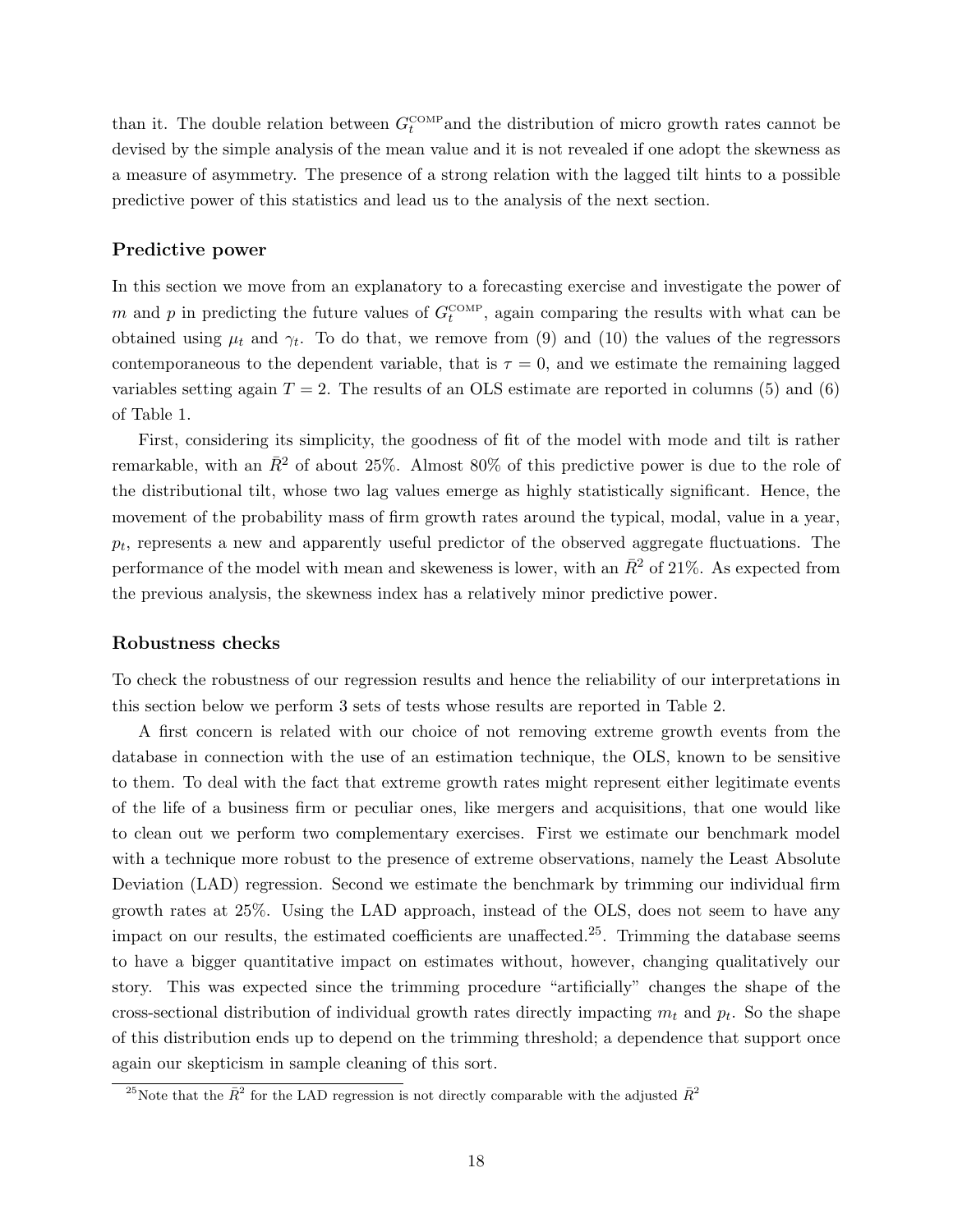|                     | LAD Regression  | $25\%$ Trimming |                        | Parametric Mode and Tilt | Including macro controls |           |                        |            |
|---------------------|-----------------|-----------------|------------------------|--------------------------|--------------------------|-----------|------------------------|------------|
|                     | (1)             | (2)             | (3)                    | (4)                      | (5)                      | (6)       | (7)                    | (8)        |
| $m_t$               | $1.042***$      | $1.201^{***}\,$ | $1.313***$             | $1.266***$               |                          |           | $0.907***$             |            |
|                     | (0.280)         | (0.060)         | (0.173)                | (0.184)                  |                          |           | (0.161)                |            |
| $m_{t-1}$           |                 |                 |                        |                          | $0.509*$                 | $0.447\,$ |                        | 0.126      |
|                     |                 |                 |                        |                          | (0.295)                  | (0.317)   |                        | (0.368)    |
| $m_{t-2}$           |                 |                 |                        |                          | $-0.057$                 | $-0.011$  |                        | $0.471*$   |
|                     |                 |                 |                        |                          | (0.278)                  | (0.294)   |                        | (0.261)    |
| $p_t$               | $0.602^{***}\,$ | $1.072***$      | $0.535^{\ast\ast\ast}$ |                          |                          |           | $0.624^{\ast\ast\ast}$ |            |
|                     | (0.128)         | (0.104)         | (0.072)                |                          |                          |           | (0.105)                |            |
| $p_{t-1}$           |                 |                 |                        |                          | $0.427**$                |           |                        | $0.464**$  |
|                     |                 |                 |                        |                          | (0.189)                  |           |                        | (0.212)    |
| $p_{t-2}$           |                 |                 |                        |                          | $-0.313*$                |           |                        | $-0.422**$ |
|                     |                 |                 |                        |                          | (0.160)                  |           |                        | (0.207)    |
| $(a_r-a_l)_t$       |                 |                 |                        | $0.794***$               |                          |           |                        |            |
|                     |                 |                 |                        | (0.121)                  |                          |           |                        |            |
| $(a_r - a_l)_{t-1}$ |                 |                 |                        |                          |                          | $0.665**$ |                        |            |
|                     |                 |                 |                        |                          |                          | (0.300)   |                        |            |
| $(a_r - a_l)_{t-2}$ |                 |                 |                        |                          |                          | $-0.491*$ |                        |            |
|                     |                 |                 |                        |                          |                          | (0.270)   |                        |            |
| $\bar{R}^2$         | $0.458\,$       | 0.862           | $0.775\,$              | 0.749                    | 0.156                    | 0.144     | 0.787                  | $0.395\,$  |
| Obs                 | $54\,$          | $54\,$          | $54\,$                 | $54\,$                   | $52\,$                   | $52\,$    | $54\,$                 | $52\,$     |

Table 2: EXPLANATION AND PREDICTION - ROBUSTNESS CHECKS

 $m_t$ ,  $p_t$  represent the mode (estimated with the HSM method in column (1) and (2) and AEP from column (3) to (6)) and the tilt as defined in equation (8) of the FGRD over the time span 1960-2013.  $(a_r - a_l)_t$  represents one alternative way to measure tilt using scaling parameters of AEP. The dependent variable is  $G_t^{\text{COMP}}$ , the growth rate of the Compustat aggregate, except for column (2) where it is the aggregate growth computed using all firms with growth rates between [ <sup>−</sup>0.25, <sup>0</sup>.25]. Robust standard error (bootstrap standard errors for LAD regression) in parenthesis.  $\bar{R}^2$  represents Pseudo- $R^2$  for LAD regression and adjusted- $R^2$ for others. As usual \*\*\*, \*\*, \* denotes coefficients statistically significant at the 1%, 5% and 10% respectively.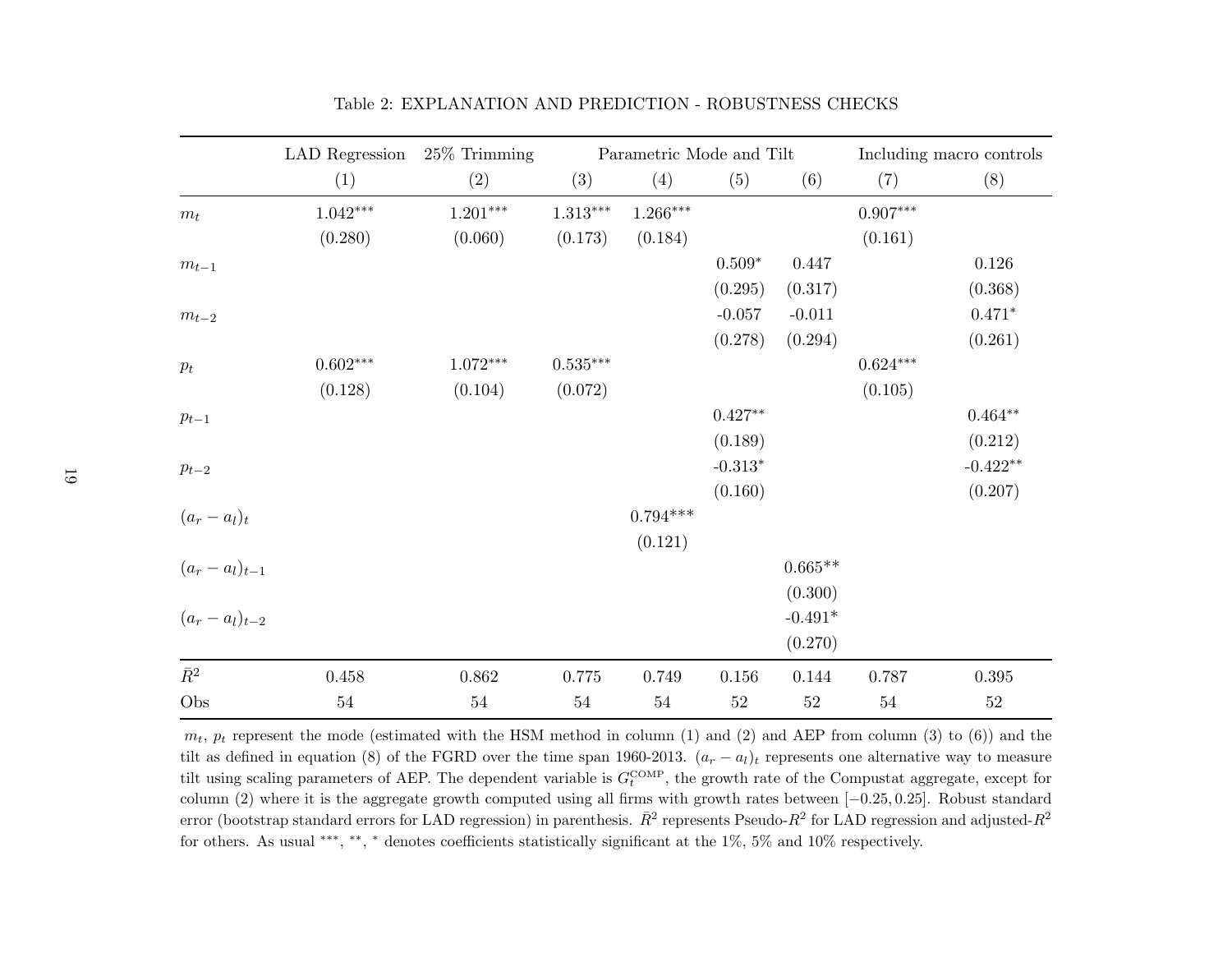A second concern is related to our non-parametric estimate of the mode of the distribution, as said based on the Half Sample Method (HSM) discussed in (Bickel and Frühwirth, 2006). To check the robustness of our results in this respect we estimate the mode and the distributional tilt using a parametric method based on the Asymmetric Power Exponential distribution and whose details are reported in Appendix B.2. We then estimate again equation (9) with OLS reporting the results in Columns (3)-(6) of Table 1. Our main results, namely the existence of a good deal of explanatory and predictive power of the typical growth rates and of a proper index of asymmetry with the latter playing a dominant role, emerge as robust.

A final concern regards the lack in our regression models of some of the most common explanatory factors and predictors of aggregate growth. To check if the omission of these variables affects our results we follow Gabaix (2011) and we estimate our benchmark models adding controls for oil and monetary shocks, a short term interest rate and a short term spread.<sup>26</sup> Not surprisingly adding these factors improves the explanatory and predictive power of our regression models. However their inclusion does not kill the statistical significance of the mode and of the distributional tilt and their overall contribution to the explained variance remains substantial: more than 80% in column  $(7)$  and almost  $40\%$  in column  $(8)$ ).

#### Predictive power with macroeconomic aggregates

So far we have provided evidence that describing the structure of the firm growth rate distribution using its mode  $m_t$  and the corresponding distributional tilt  $p_t$  yields a higher explanatory and predictive power of the net growth rate of the Compustat aggregate than when the mean and the skewness are used. In this section we conclude our investigation with a harder test: we check if the explanatory and predictive power of  $m_t$  and  $p_t$  is confirmed when we replace the aggregate net growth rate computed with Compustat firms  $(G_t^{\text{COMP}})$  with a macroeconomic measure describing the behavior of the whole economy, namely the net growth rate of the real Gross Domestic Product (GDP) and the net growth rate of the real Final Sales of Domestic Products (FSDP).<sup>27</sup> The spirit of this exercise is to verify to what extent our simple way to characterize the growth rate distribution of an important but selected sample of firms, i.e. those that are publicly traded, is effective in explaining and predicting the dynamics of the whole economy.

With this aim we estimate equations (9) and (10) replacing the dependent variable with the net growth rate of the real GDP and of the real FSDP respectively. Results are reported in Table 3. We start by commenting results for the real GDP. Column 1 shows that contemporary values of  $m_t$ and  $p_t$  both have a statistically significant explanatory power for the net growth of the real GDP, even if as expected the overall goodness of fit  $(\bar{R}^2 \text{ is } 58\%)$  of this model is lower than what we got in Table 1 with the same regressors and the aggregate Compustat growth  $G_t^{\text{COMP}}$  on the left hand

<sup>26</sup>Details on these proxies are provided in Appendix A.4.

 $^{27}$ In principle FSDP differs from GDP because the former takes into account the change in private inventories. In practice the growth rate of the two are highly correlated justifying the similarity of the results. With this respect the correlation of the net growths of GDP and FSDP with the aggregate Compustat growth  $G_t$  is not as high, being 0.68 and 0.66 respectively.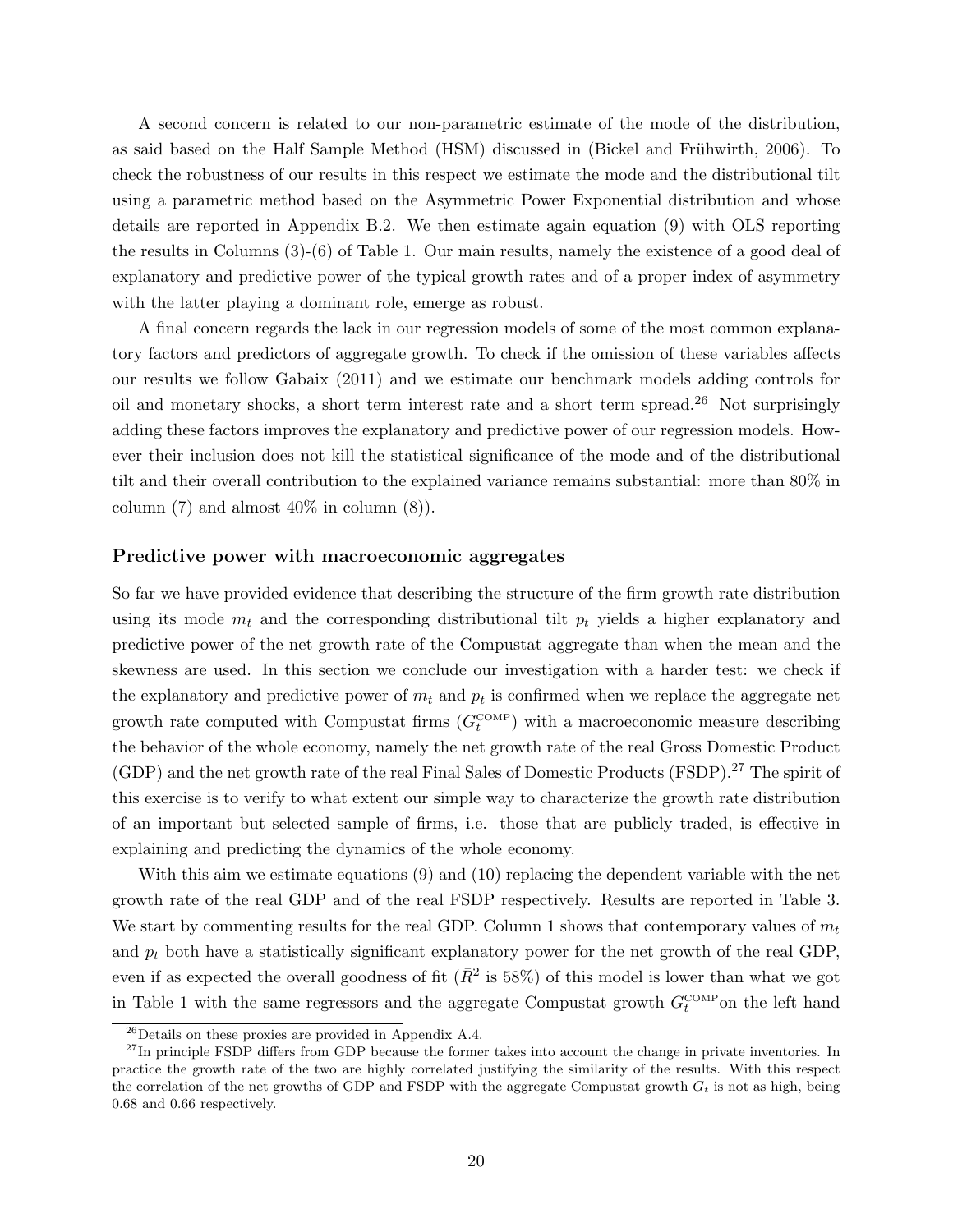| Dep. variable                      | RGDP net growth rate  |                        |                      |                       | RFSDP net growth rate |                        |                      |                       | Decomposition of $R^2$ |        |         |         |        |         |         |         |
|------------------------------------|-----------------------|------------------------|----------------------|-----------------------|-----------------------|------------------------|----------------------|-----------------------|------------------------|--------|---------|---------|--------|---------|---------|---------|
|                                    | (1)                   | (2)                    | (3)                  | (4)                   | (5)                   | (6)                    | (7)                  | (8)                   | $(1)$ a                | (2)a   | $(3)$ a | $(4)$ a | (5)a   | $(6)$ a | $(7)$ a | $(8)$ a |
| $m_t$                              | $0.486***$<br>(0.081) |                        |                      |                       | $0.425***$<br>(0.068) |                        |                      |                       | $63\%$                 |        |         |         | $65\%$ |         |         |         |
| $m_{t-1}$                          |                       | 0.064<br>(0.123)       |                      | $0.026\,$<br>(0.097)  |                       | 0.158<br>(0.109)       |                      | 0.112<br>(0.084)      |                        | $7\%$  |         | $2\%$   |        | $27\%$  |         | $7\%$   |
| $m_{t-2}$                          |                       | $0.186*$<br>(0.099)    |                      | $0.197**$<br>(0.089)  |                       | $0.134\,$<br>(0.090)   |                      | 0.134<br>(0.080)      |                        | $10\%$ |         | $6\%$   |        | $7\%$   |         | $4\%$   |
| $p_{t}% \sqrt{p_{t}}=\sqrt{p_{t}}$ | $0.171***$<br>(0.043) |                        |                      |                       | $0.137***$<br>(0.036) |                        |                      |                       | 37%                    |        |         |         | $35\%$ |         |         |         |
| $p_{t-1}$                          |                       | $0.181**$<br>(0.087)   |                      | $0.241***$<br>(0.075) |                       | $0.150*$<br>(0.077)    |                      | $0.191***$<br>(0.063) |                        | $31\%$ |         | $12\%$  |        | $33\%$  |         | $13\%$  |
| $p_{t-2}$                          |                       | $-0.248***$<br>(0.071) |                      | $-0.199**$<br>(0.075) |                       | $-0.184***$<br>(0.056) |                      | $-0.123*$<br>(0.065)  |                        | $52\%$ |         | 8%      |        | 33%     |         | $4\%$   |
| $\mu_{t-1}$                        |                       |                        | $0.105*$<br>(0.057)  |                       |                       |                        | $0.123**$<br>(0.051) |                       |                        |        | 41\%    |         |        |         | $62\%$  |         |
| $\mu_{t-2}$                        |                       |                        | $-0.116*$<br>(0.066) |                       |                       |                        | $-0.091*$<br>(0.054) |                       |                        |        | $36\%$  |         |        |         | 19%     |         |
| $\gamma_{t-1}$                     |                       |                        | 0.002<br>(0.002)     |                       |                       |                        | $0.002\,$<br>(0.002) |                       |                        |        | $22\%$  |         |        |         | 18%     |         |
| $\gamma_{t-2}$                     |                       |                        | 0.000<br>(0.003)     |                       |                       |                        | 0.000<br>(0.002)     |                       |                        |        | $1\%$   |         |        |         | $1\%$   |         |
| Macro controls                     | $\rm No$              | $\rm No$               | No                   | Yes                   | $\rm No$              | $\rm No$               | $\rm No$             | Yes                   |                        |        |         |         |        |         |         |         |
| $\bar{R}^2$                        | 0.583                 | $0.172\,$              | 0.068                | $0.575\,$             | 0.562                 | 0.184                  | 0.110                | 0.574                 |                        |        |         |         |        |         |         |         |
| Obs.                               | $54\,$                | $52\,$                 | $52\,$               | $52\,$                | $54\,$                | $52\,$                 | $52\,$               | $52\,$                |                        |        |         |         |        |         |         |         |

Table 3: EXPLANATION AND PREDICTION - MACROECONOMIC AGGREGATES

 $m_t$ ,  $p_t$ ,  $\mu_t$ ,  $\gamma_t$  represent the mode, the tilt as defined in equation (8), the mean and the skewness of the firms growth rate distribution over the time span 1960-2013. The dependent variable is  $G_t^{\text{GDP}}$ , the net growth rate of Real Gross Domestic Product (RGDP), in columns 1 to 4 and  $G_t^{\text{FSDP}}$ , the net growth rate of Real Final Sales of Domestic Products (RFSDP), in columns 5 to 8. Robust standard error in parenthesis. \*\*\*, \*, \* denotes coefficients statistically significant at the 1%, 5% and 10% respectively.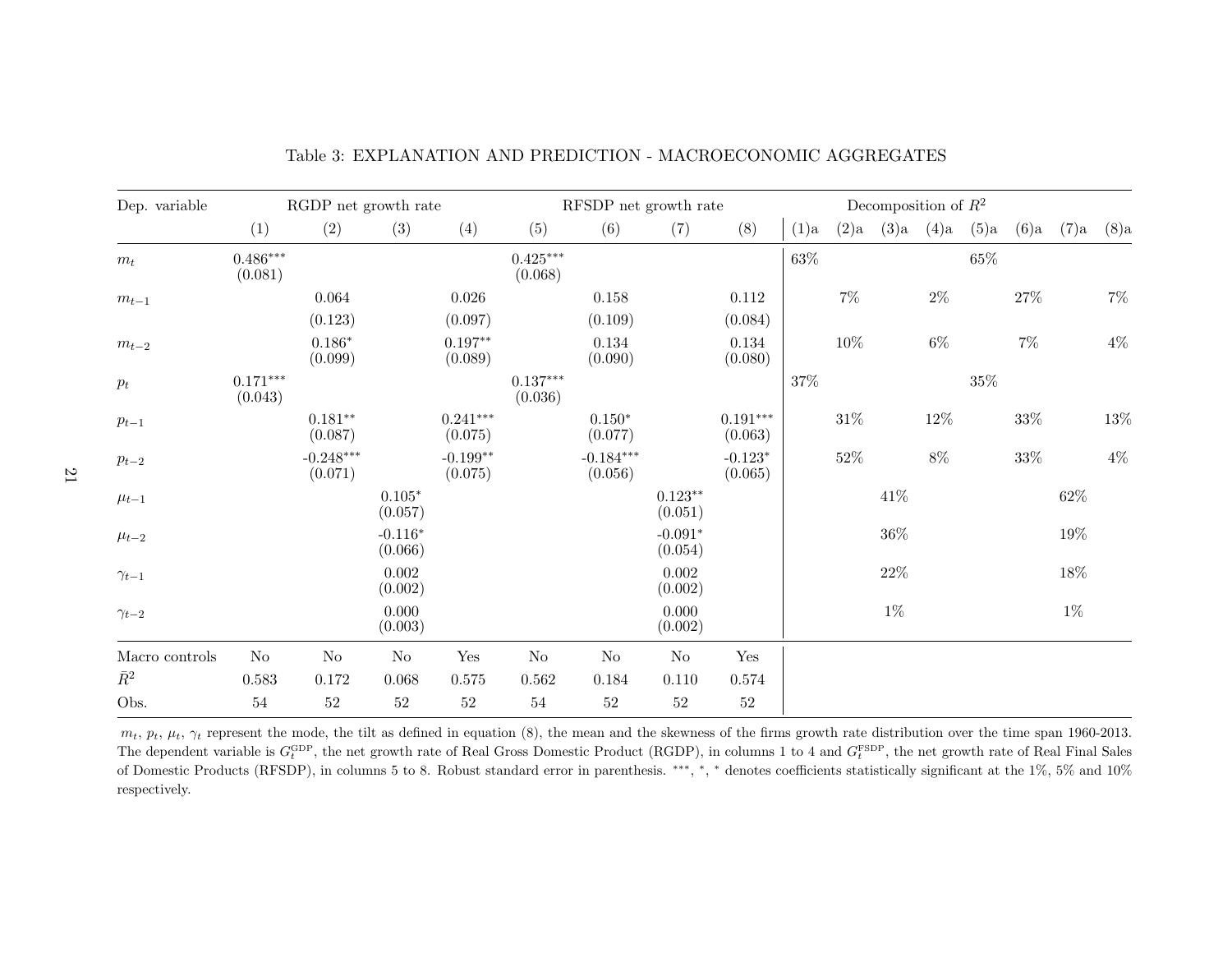side ( $\bar{R}^2$  was 72%). Around two thirds of this 58% is associated with the mode and the remaining part to the distributional tilt. Once again the combined explanatory power of  $m_t$  and  $p_t$  is higher than that of mean and skewness with this latter not significant in practically any of our regressions.

Next columns (2) and (3) focus on their predictive power, and consequently they include only lagged values of the regressors. Three considerations are relevant. Firstly, lagged values of  $m_t$  and  $p_t$  appear to have a predictive power with respect to real GDP net growth; this power is stronger for the distributional tilt both in terms of statistical significance and in term of their contribution to the  $\bar{R}^2$  which amounts to around 83%. Secondly, lag values of mode and tilt display a stronger predictive power than the mean and the skewness:  $\bar{R}^2$  of the former is 10 percentage points higher. Thirdly, this predictive power is not killed by the introduction in the regression of a set of usual GDP predictors. Column 4 indeed show that  $m_{t-2}$ ,  $p_{t-1}$  and  $p_{t-2}$  are all highly statistical significant and they count for around one fourth of the explained variance. Results for the growth of RFSDP are very similar and all the comments above remain valid.

# 5 Conclusions

In this paper we explore the relation between the collective growth dynamics of firms and that observed in the aggregate. Indeed this relation is found to be not trivial: even with a rather homogeneous sample of firms, those publicly traded in the US, the average firm growth rate is only weakly correlated and much more volatile than the aggregate one. We show that the two major factors driving the wedge between micro and macro dynamics are the heteroskedastic nature of firm growth rates, whose variance is significantly smaller for larger firms, and the fat-tailed nature of their distribution. Consistently we build a synthetic index,  $H^2$ , that embeds these two distributional properties. Using  $H^2$  index, the tracking of aggregate fluctuations is improved by almost 100%, with a correlation between the index and the aggregate growth rate reaching 0.77. However, the agreement is still far from being perfect. This is due to the fact that  $H<sup>2</sup>$  doe not take into account the apparent asymmetry of the distribution of firm growth rates. A fact that has been remarkably ignored by the previous literature. Thus, inspired by the available empirical evidence, we propose a parsimonious way to account for the observed asymmetry by decomposing the mean into the mode and the distributional tilt defined as the difference between the mean and the mode.

Then, we show that a simple regression model for the Compustat aggregate growth rate which includes as regressors the mode and the distributional tilt of the firms growth rate distribution, possesses a quite satisfactory explanatory and predictive power. In particular, both the explanatory and the predictive powers are higher than those obtained using the mean and the skewness of the same distribution. Remarkably this improved performance is retained when we replace as the dependent variable in our regressions the aggregate growth rate of the Compustat sample with the aggregate growth rate of the whole economy, as measured for example in terms of GDP. This result is consistent with the existence of differences in the way firms react to economic booms and downturns. An increase of the aggregate growth rate is more likely associated with a "tilt effect"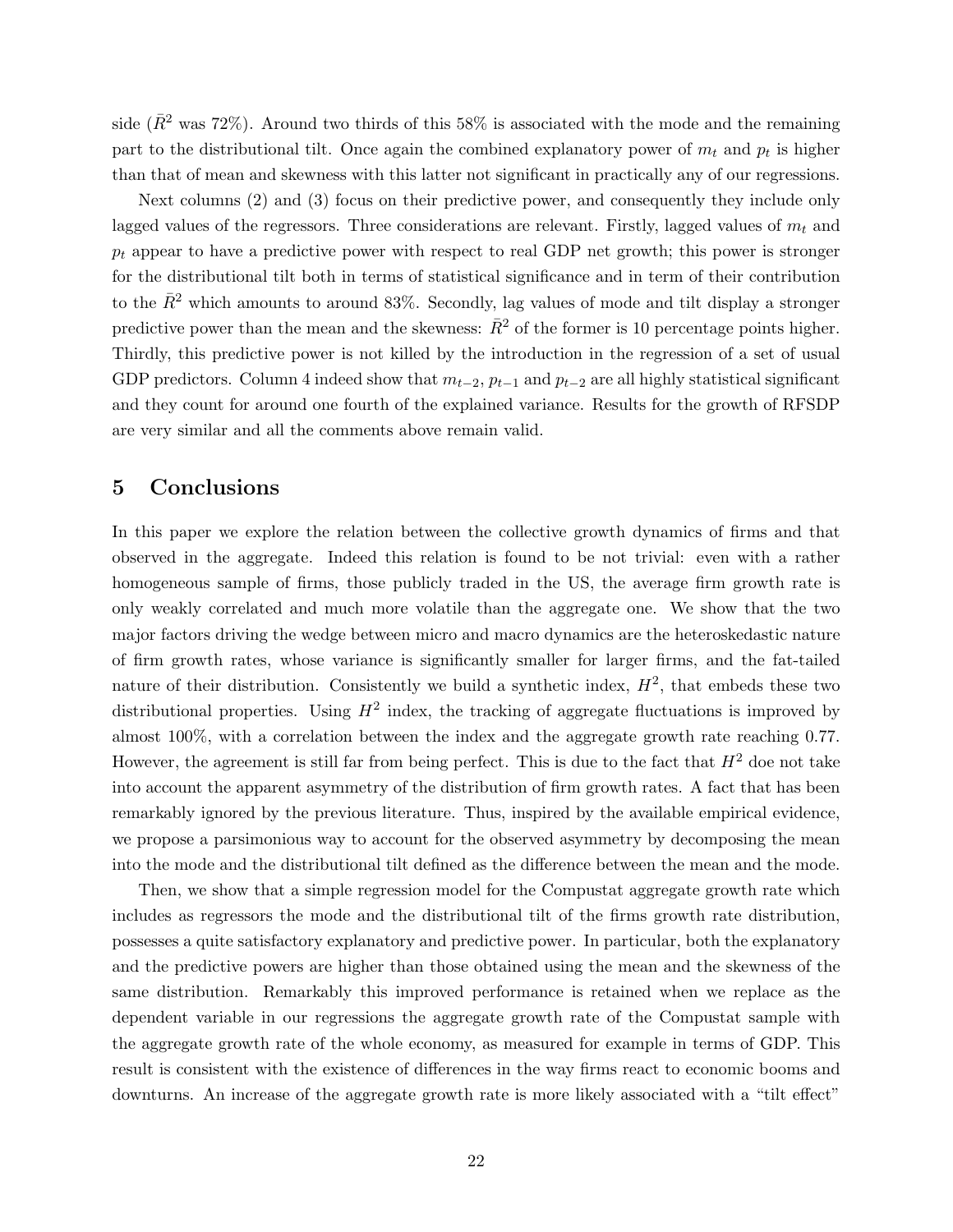induced by a group of firms that outperform the typical, modal, firm rather than by a "shift effect" due to a change in the average growth rate of the whole population. We interpret this evidence as suggesting that the economic mechanisms driving the shift and the tilt effects are diverse, and that they are likely to manifest themselves to some extent independently and possibly on different time scales. The use of the average growth rate to describe the common behavior of the sample of firms contributing to the definition of the economic aggregate, a widespread approach, mistakenly mixes together two different aspects of the distributional dynamics: the movement of the typical growth rate and that of the probability mass around it. This mixing might hide what, on the contrary, can emerge as important separate factors influencing the growth dynamics in the aggregate.

Despite the simplicity and the limits of our approach, we believe that our analysis provides new supports to the idea that, in order to improve our understanding of the macroeconomic dynamics, it is crucial to take into consideration the structure of the persistent heterogeneity observed at the firm level, as captured by the distributional properties that represent the natural description of this heterogeneity. One has to go beyond the simplistic view that the complex phenomenon of economic growth can be described by taking simple averages and, rather, build upon the specific knowledge provided by an increasing range of studies on firm dynamics, at the same time exploiting the amount of micro-economic data nowadays available.

## References

- AMARAL, L., P. GOPIKRISHNAN, V. PLEROU, AND H. STANLEY (2001): "A model for the growth dynamics of economic organizations," *Physica A*, 299, 127–136.
- Bachmann, R. and C. Bayer (2014): "Investment Dispersion and the Business Cycle," *American Economic Review*, 104, 1392–1416.
- BICKEL, D. R. AND R. FRÜHWIRTH (2006): "On a fast, robust estimator of the mode: Comparisons to other robust estimators with applications," *Computational Statistics & Data Analysis*, 50, 3500–3530.
- BOTTAZZI, G. (2004): "Subbotools user's manual," *LEM Papers Series*, 14.
- BOTTAZZI, G. AND A. SECCHI (2003a): "Properties and Sectoral Specificities in the Dynamics of U.S. Manufacturing Companies," *Review of Industrial Organization*, 23, 217–232.

——— (2003b): "Why are distributions of firm growth rates tent-shaped?" *Economics Letters*, 80,  $415 - 420.$ 

- ——— (2006a): "Explaining the Distribution of Firms Growth Rates," *The RAND Journal of Economics*, 37, 235–256.
	- ——— (2006b): "Gibrat's Law and diversification," *Industrial and Corporate Change*, 15, 847–875.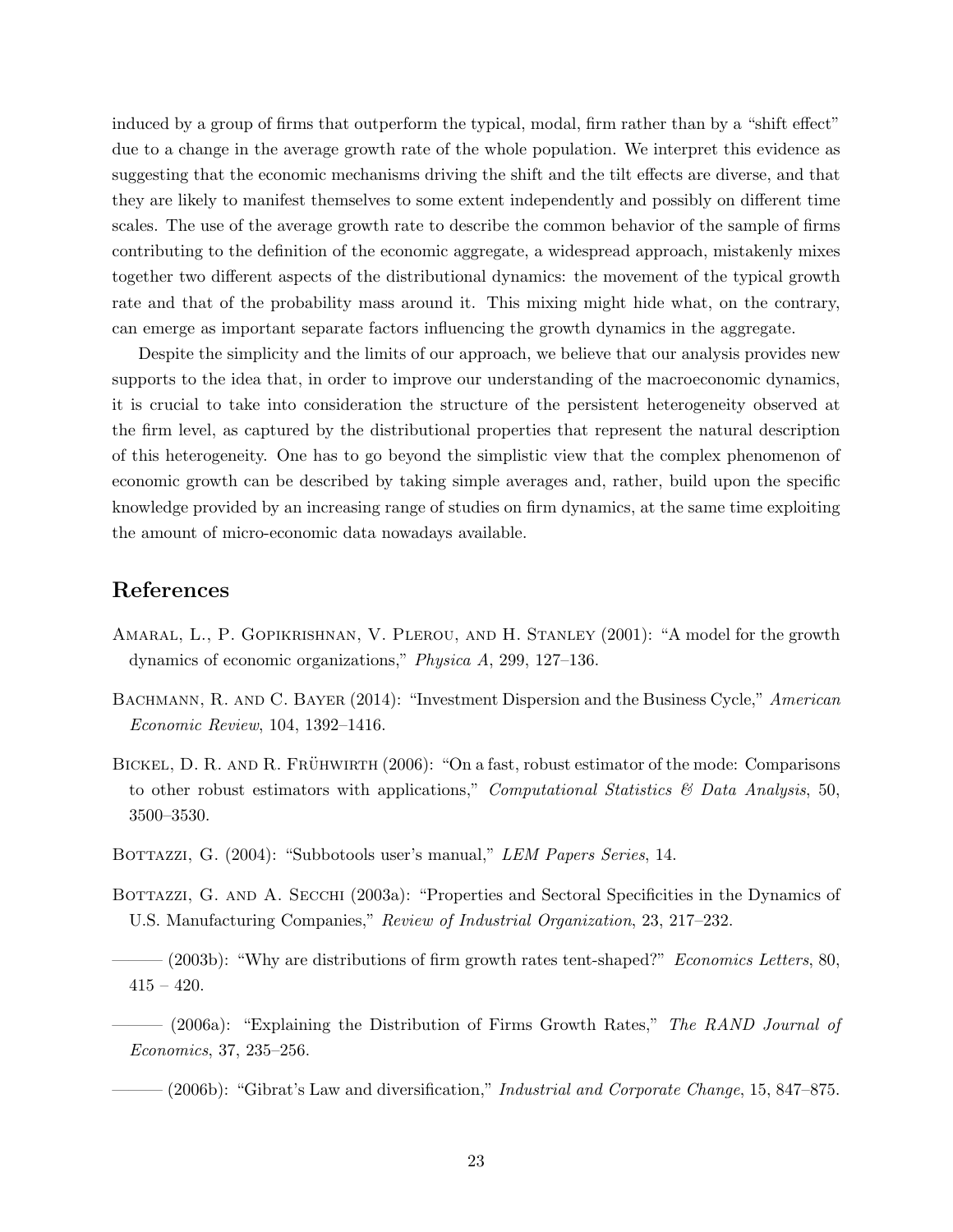$(2011)$ : "A new class of asymmetric exponential power densities with applications to economics and finance," *Industrial and corporate change*, 20, 991–1030.

- Carvalho, V. and X. Gabaix (2013): "The Great Diversification and Its Undoing," *American Economic Review*, 103, 1697–1727.
- Chevan, A. and M. Sutherland (1991): "Hierarchical Partitioning," *The American Statistician*, 45, 90–96.
- Criscuolo, C., F. Calvino, C. Menon, and A. Secchi (2016): "Volatility scaling: a crosscountries investigation," *mimeo*.
- di Giovanni, J., A. A. Levchenko, and I. Mejean (2014): "Firms, Destinations, and Aggregate Fluctuations," *Econometrica*, 82, 1303–1340.
- Fu, D., F. Pammolli, S. V. Buldyrev, M. Riccaboni, K. Matia, K. Yamasaki, and H. E. Stanley (2005): "The growth of business firms: Theoretical framework and empirical evidence," *Proceedings of the National Academy of Sciences of the United States of America*, 102, 18801–18806.
- Gabaix, X. (2011): "The granular origins of aggregate fluctuations," *Econometrica*, 79, 733–772.
- GRÖMPING, U.  $(2006)$ : "Relative Importance for Linear Regression in R: The Package relaimpo," *Journal of Statistical Software*, 17, 1–27.
- Haltiwanger, J. C. (1997): "Measuring and analyzing aggregate fluctuations: the importance of building from microeconomic evidence," *Federal Reserve Bank of St. Louis Review*.
- Hamilton, J. D. (2003): "What is an oil shock?" *Journal of econometrics*, 113, 363–398.
- HIGSON, C., S. HOLLY, AND P. KATTUMAN (2002): "The cross-sectional dynamics of the US business cycle: 1950–1999," *Journal of Economic Dynamics and Control*, 26, 1539–1555.
- HOLLY, S., I. PETRELLA, AND E. SANTORO (2013): "Aggregate fluctuations and the crosssectional dynamics of firm growth," *Journal of the Royal Statistical Society: Series A (Statistics in Society)*, 176, 459–479.
- Hymer, S. and P. Pashigian (1962): "Firm Size and Rate of Growth," *Journal of Political Economy*, 70, 556.
- Imbs, J. (2007): "Growth and volatility," *Journal of Monetary Economics*, 54, 1848–1862.
- LOTTI, F., E. SANTARELLI, AND M. VIVARELLI (2003): "Does Gibrat's Law hold among young, small firms?" *Journal of Evolutionary Economics*, 13, 213–235.
- Romer, C. D. and D. H. Romer (2004): "A New Measure of Monetary Shocks: Derivation and Implications," *The American Economic Review*, 94, 1055–1084.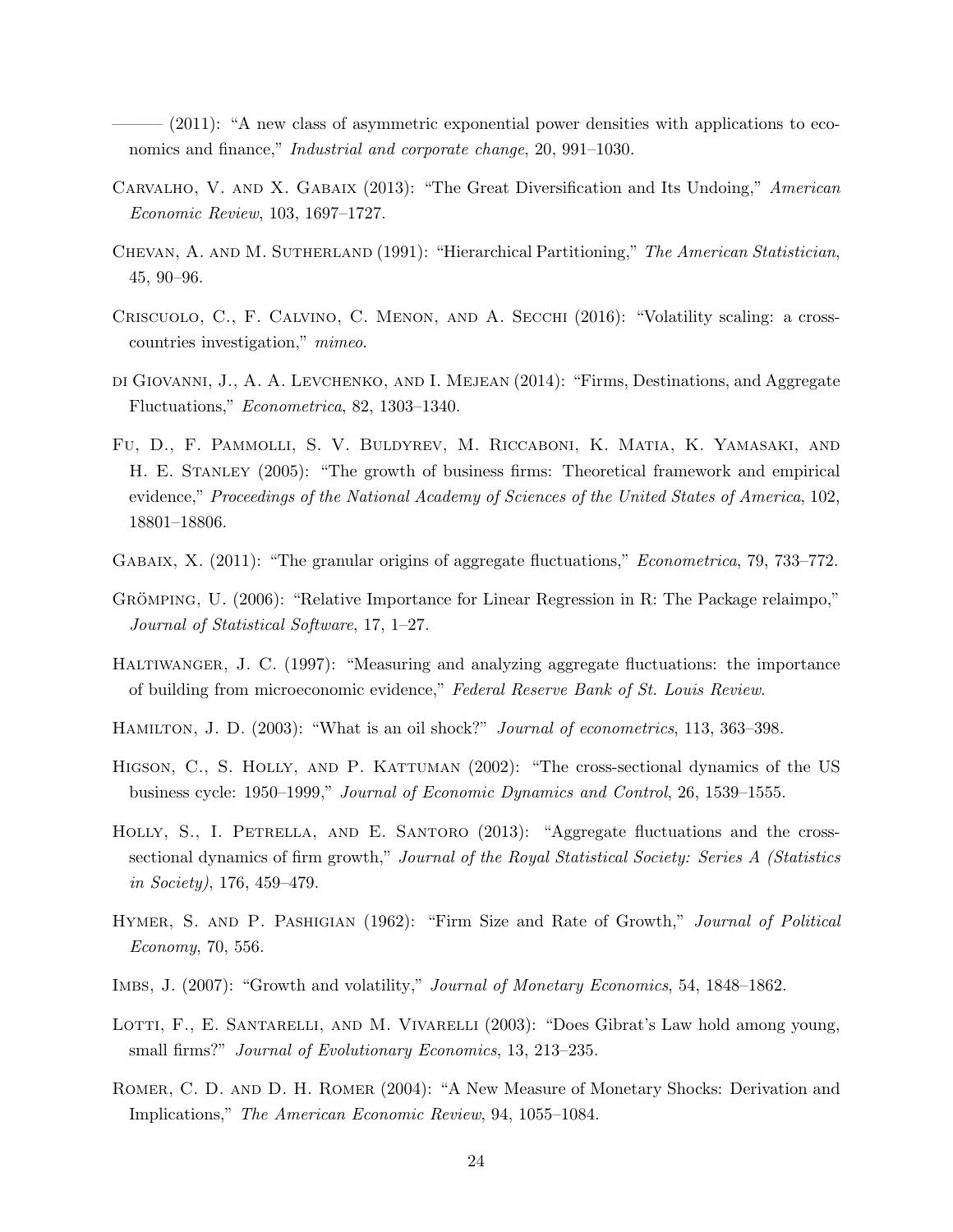Stanley, M. H., L. A. Amaral, S. V. Buldyrev, S. Havlin, H. Leschhorn, P. Maass, M. A. SALINGER, AND H. E. STANLEY (1996): "Scaling behaviour in the growth of companies," *Nature*, 379, 804–806.

SUTTON, J. (1997): "Gibrat's legacy," *Journal of economic literature*, 40–59.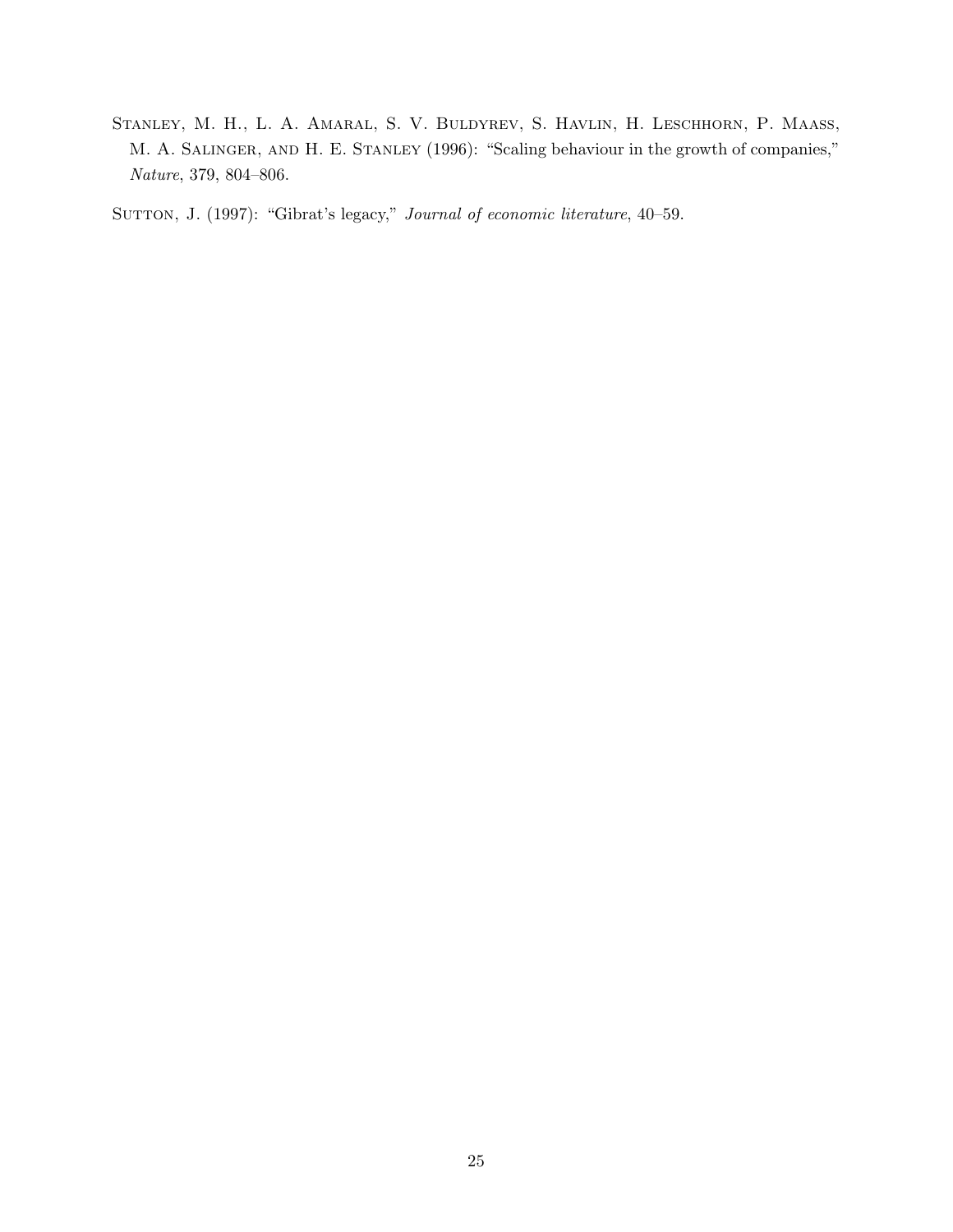# Appendixes

# A Data

In this Appendix we provide details on the construction of the database used in this paper.

#### A.1 Synchronization

In the Compustat data base Net Sales are defined based on the fiscal year. Conversely, FRED series are reported in terms of calendar year. In this paper we decide to express all the variables according to fiscal years. So we apply to the series for the real Gross Domestic Product (GDP), the real Final Sales of Domestic Product and the GDP Implicit deflator the following filter

$$
X_t = \begin{cases} X_{4,t-1} + X_{1,t} + X_{2,t} + X_{3,t} & \text{if } t \ge 1976\\ X_{3,t-1} + X_{4,t-1} + X_{1,t} + X_{2,t} & \text{if } t < 1976 \end{cases}
$$

where  $X_{q,t}$  represents the value of the variable X in the quarter  $q \in (1, \ldots, 4)$  of year t. A fiscal year in the US goes from July 1st to June 30th until 1975 and from October the 1st to September the 30th from 1976 onward.<sup>28</sup>

#### A.2 Extreme growth events

A firm's extreme (positive or negative) growth episode can represent either a "normal" event, like a demand shock or the granting of an important patent, or a "special" event, as those associated with mergers, acquisitions or other operation suddenly changing the structure of the firm. The former type of event is usually associated with the internal or organic growth of the firm, while the latter is considered somehow outside the explanatory domain of the regular dynamics of a business firm. To obtain some hints on the nature and frequency of these events in the Compustat database we perform an investigation using firms' annual reports (Form 10-K) obtained from the US Securities and Exchange Commission. We proceed as follows: we focus on a sample of recent years for which Forms 10-K are available and we select those firms reporting the highest and the lowest growth rates in that year. The selected firms are reported in Table 4 and here below we synthetically report a description of the reasons behind the observed extreme growth rates.

<sup>28</sup>See the Congressional Budget and Impoundment Control Act in 1974.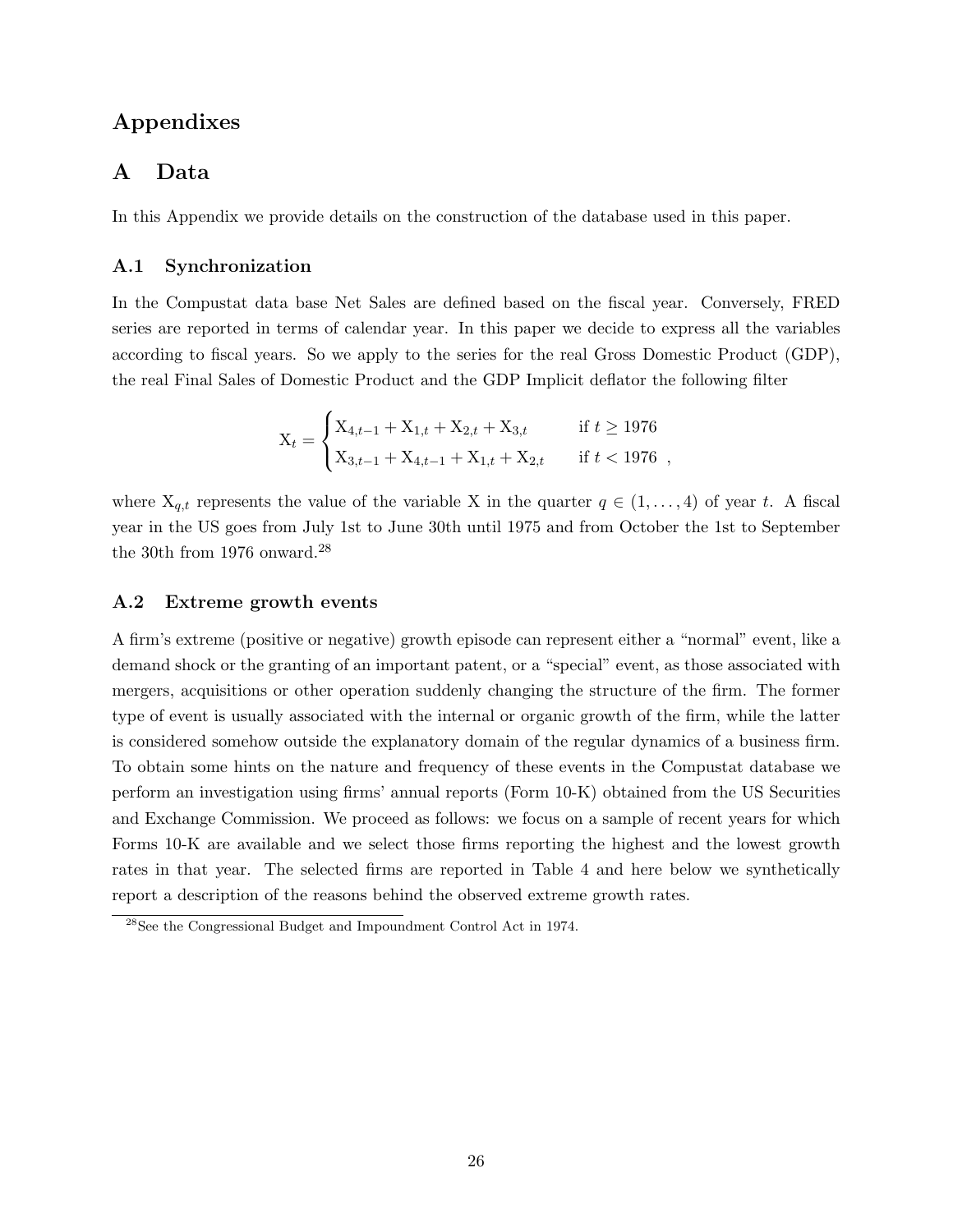|      | Maximum Growth Rate           |            | Minimum Growth Rate |  |                                         |                 |                       |                              |
|------|-------------------------------|------------|---------------------|--|-----------------------------------------|-----------------|-----------------------|------------------------------|
| Year | Name                          | $S_{i.t.}$ | $S_{i,t+1}$         |  | $g_{i,t}$   Name                        | $S_{i.t.}$      | $S_{i,t+1}$           | $g_{i,t}$                    |
| 2013 | Quest Solution, Inc. (1)      |            |                     |  | 0.0040 37.3100 9.1122 Neah P.S. Inc.(2) |                 | $0.1490 \quad 0.0020$ | $-4.3531$                    |
|      | $2012$ MediaShift, Inc. (3)   |            |                     |  | $0.0130$ 6.9530 6.2661 Revett, Inc. (4) |                 |                       | $59.2110$ $0.0730$ $-6.7160$ |
| 2009 | Dendreon Corp. (5)            | 0.1010     |                     |  | 48.0570 6.1563   CollabRx, Inc. (6)     | 12.3980  0.0160 |                       | $-6.6599$                    |
|      | 2006 Insite Vision Inc. $(7)$ |            |                     |  | $0.0020$ 23.7610 9.3670 Odimo Inc.(8)   |                 |                       | $18.9840$ $0.0140$ $-7.2370$ |

Table 4: EXTREME GROWTH - CASE STUDY

<sup>1.</sup>  $S_{i,t+1}$  and  $S_{i,t}$  represent nominal sale (millions of US\$) while  $g_{i,t}$  is the logarithmic difference growth rate for firm i at time t.

- 1. Quest Solution, Inc. (formerly Amerigo Energy, Inc.) The increase in revenue in 2014 is driven by the acquisitions of Quest Solution and Bar Code Solutions Inc. that was completed during this year.
- 2. Neah Power System, Inc. In 2013 this firm has signed a large multi-year development contract. Nothing similar happens in 2014.
- 3. MediaShift, Inc. This company is engaged in digital advertising technology services. In 2013, its subsidiary Travora Networks (owned at 100%) signed an asset purchase agreement with Travora Media to acquire Travora's digital advertising network business.
- 4. Revett Mining Company, Inc. In December 2012 this firm suspended operations in a silver and copper mine located in north-west Montana due to unstable ground conditions in large portions of the mine.
- 5. Dendreon Corporation. This firm is a typical biotechnology company focused on the discovery, development and commercialization of new drugs. On April 29, 2010, the U.S. Food and Drug Administration licensed *PROVENGE* (their first autologous cellular immunotherapy) and commercial sale began in May 2010.
- 6. CollabRx, Inc. This firm, now known as Rennova Health Inc., offers diagnostics and software solutions to health care providers. Starting in the third quarter of the fiscal year 2009 it experienced a sharp decline in revenues resulting from the collapse of the semiconductor capital equipment market and the global financial crisis.
- 7. Insite Vision Inc.. This firm develops ophthalmic products and it had total revenues of 23.8 million of \$ in 2007. 22.1 million of these revenues represented the amortization of the license fee and payments for *AzaSite* (one sustained-delivery-technology azithromycin) received in February and April 2007, respectively.
- 8. Odimo Inc.. This firm is an online retailer of diamonds, jewelry, watches and other luxury goods. They ceased operations as an online retailer starting from December 31, 2006. Since then it does not record any sales other than commissions based on a percentage of gross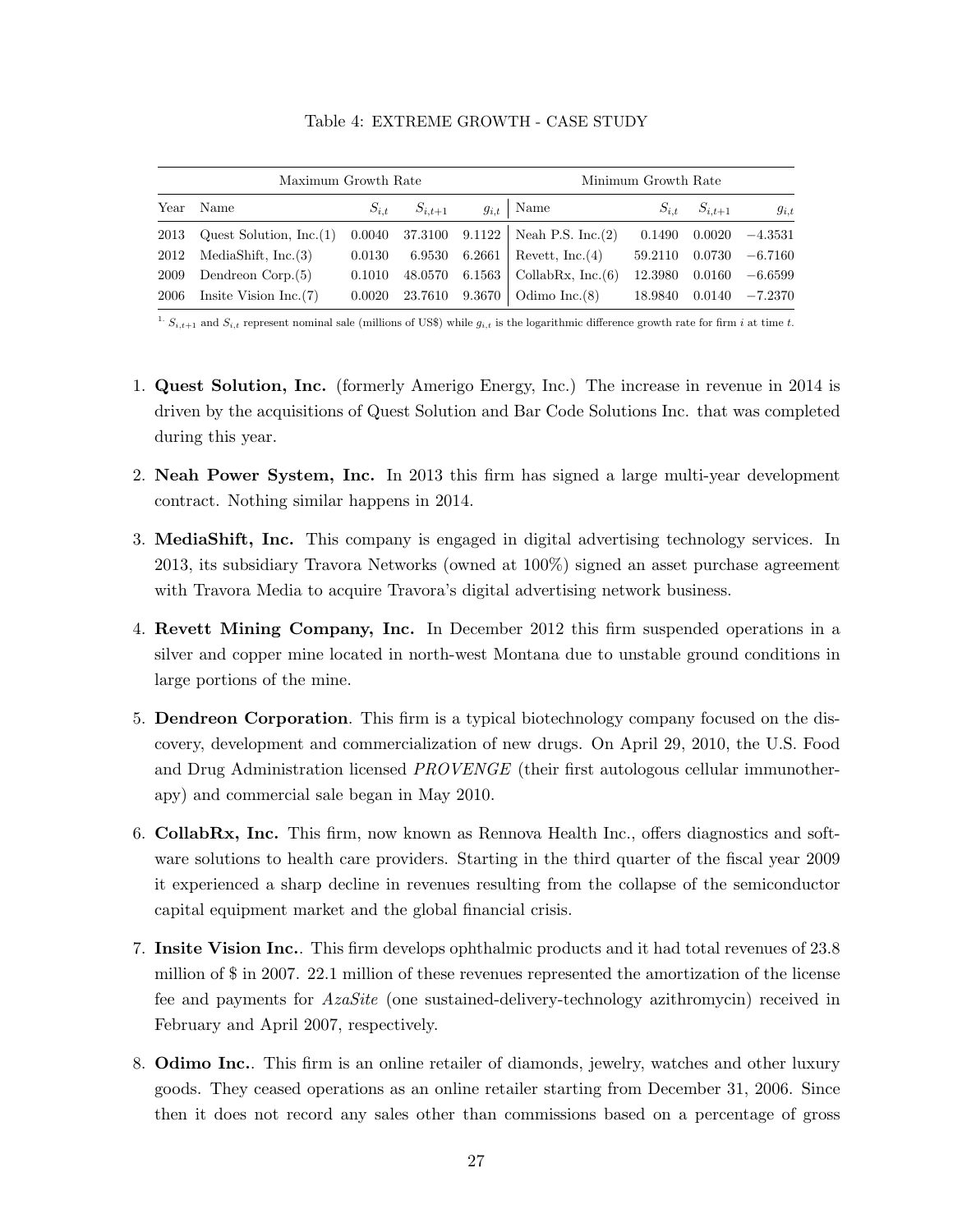sales made to visitors to their homepage who were, then, redirected to websites owned and operated by others.

Without pretending too much about the representativeness and exhaustiveness of this list, it is apparent that there are different reasons behind these extreme growth episodes. They include, but are not limited to, the acquisition of new firms and purchase of new assets (case 1 and 3), accounting issues (case 2), true exogenous shocks (case 4 and 6), very specific cash flows for patents and licenses (case 5 and 7), and inactivity (case 8). All these event appear as genuine, albeit extreme, economic occurrences that might shape the history of a business firm and we see no reason to exclude them from the analysis, also considering that the minority of them can actually be considered due to "external" reasons.

#### A.3 Attrition bias

Including also exiting and entering firms, an alternative definition of  $G_t^{\text{COMP}}$  could be

$$
AG_t^{\text{COMP}} = \frac{\sum_i (S_{i,t+1}) + \sum_k (S_{k,t+1})}{\sum_i (S_{i,t}) + \sum_j (S_{j,t})} - 1 ,
$$
\n(11)

where  $S_{i,t+1}$  and  $S_{i,t}$  denote the size of firms with valid sales in both  $t+1$  and t while  $S_{j,t}$  and  $S_{k,t+1}$  denote the size of firms observed only in t and only in  $t+1$  respectively. Figure 8 reports the time evolution of the two measures. They do not diverge substantially.

#### A.4 Macroeconomic variables

Following Gabaix (2011) we consider 4 different macroeconomic variables as controls in our regressions: oil shocks, monetary shocks, interest rates and the term spread.

As far as the oil shock is concerned, we extend to 2013 the series built in Hamilton (2003). We start by the Monthly Producer Price Index-Crude petroleum (WPU0561, end of period) available at FRED then the quarterly oil shock is defined as the (log) amount by which the current oil price exceeds the maximum value over the past 4 quarters (quarterly oil shock is set to zero if it is negative). A yearly oil shock is then defined as the sum of 4 quarterly oil shocks within that year.

The monthly monetary shock comes from David Romer's web page and ranges from 1969 to 1996 (series RESID, Romer and Romer (2004)). Then following Gabaix (2011) the yearly shock is built as the sum of the 12 monthly shocks in that year. For the years not covered by the data, the value of the shock is assigned to be 0, the mean of the RESID series.<sup>29</sup>

The yearly interest rate is constructed by averaging, over one year, monthly observations of the 3-month nominal T-bill secondary market rate (TB3MS). Finally, the term spread is defined as the 5-year treasury constant maturity rate (GS5) minus the 3-month treasury bill secondary market rate (TB3MS). Further details are available upon request.

 $^{29}$ Gabaix (2011) argues that this assignment does not bias the regression coefficient under simple conditions, for instance if the data are i.i.d. However it does lower the  $R^2$  by the fraction of missed variance; fortunately, most large monetary shocks (e.g., of the 1970's and 1980's) are in the data set.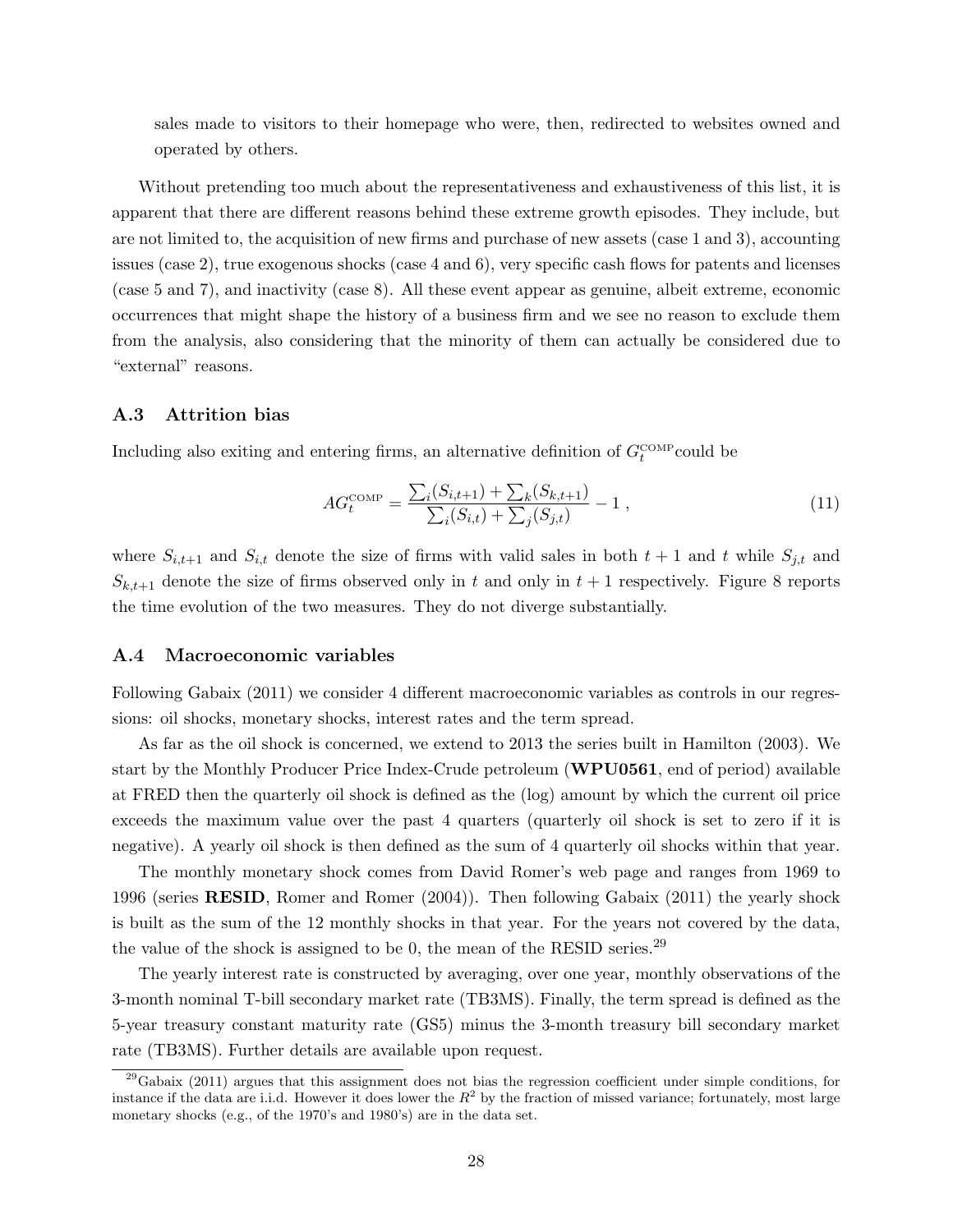

Figure 8:  $G_t^{\text{COMP}}$  and  $AG_t^{\text{COMP}}$  defined according to equation (2) and (11) respectively. Shaded areas represent recessions according to the NBER business cycle dates.

# B Mode estimators

In this section, we briefly describe the two methods used to estimate  $m_t$ . The non-parametric and parametric estimation methods are based on Half-sample method (HSM) and the Asymmetric Exponential Power distribution (AEP) respectively.

#### B.1 Half-sample method (HSM)

Bickel and Frühwirth (2006) present the half-sample estimator of the mode for the distribution of a continuous random variable. <sup>30</sup>. Let  $(x_i)_{i=1}^n$  be an ordered vector of n random numbers drawn from an unimodal distribution with mode  $M$ . Assume the sample size is an integer power of two  $(n = 2^m).^{31}$  Then:

- 1. find the smallest interval that contains  $n/2$  points from the sample. In other words, obtain the integer  $j_1$  for which  $x_{j_1+n/2-1} - x_{j_1}$  reaches a minimum, with  $1 \leq j_1 \leq n/2+1$ ;
- 2. using only the data in that interval, find the smallest interval that contains  $n/4$  points, i.e., obtain the integer  $j_2$  for which  $x_{j_2+n/4-1} - x_{j_2}$  reaches a minimum, with  $j_1 \leq j_2 \leq n/4+1$ ;

 $30$ This procedure is implemented in the R package 'modeest' https://cran.r-project.org/web/packages/ modeest/modeest.pdf.

<sup>&</sup>lt;sup>31</sup>They also generalize this algorithm to allow n to be any positive integer. See the details in the appendix of their paper.